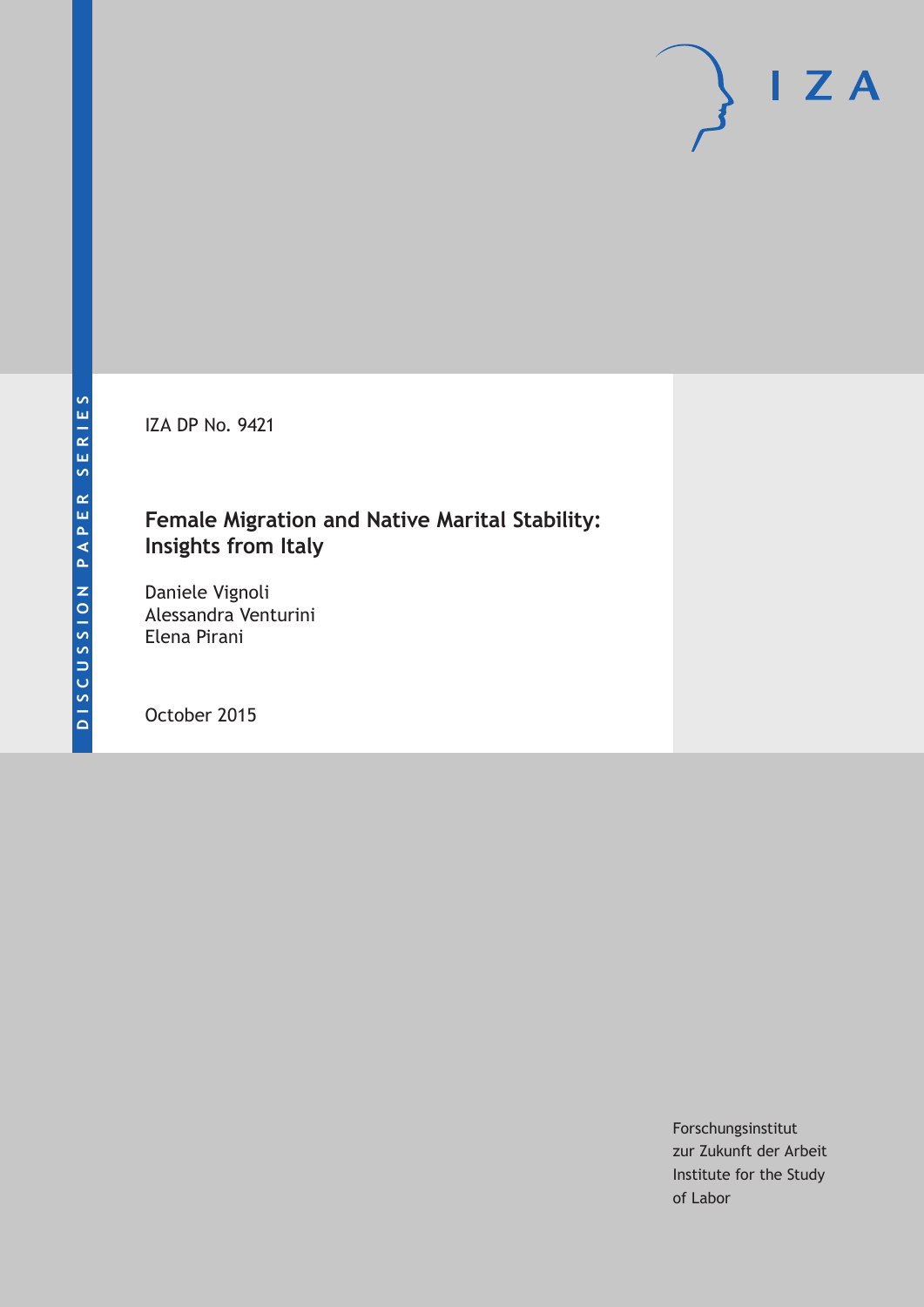# **Female Migration and Native Marital Stability: Insights from Italy**

# **Daniele Vignoli**

*University of Florence and MPC, European University Institute* 

### **Alessandra Venturini**

*University of Turin, MPC, European University Institute and IZA* 

## **Elena Pirani**

*University of Florence*

Discussion Paper No. 9421 October 2015

IZA

P.O. Box 7240 53072 Bonn **Germany** 

Phone: +49-228-3894-0 Fax: +49-228-3894-180 E-mail: iza@iza.org

Any opinions expressed here are those of the author(s) and not those of IZA. Research published in this series may include views on policy, but the institute itself takes no institutional policy positions. The IZA research network is committed to the IZA Guiding Principles of Research Integrity.

The Institute for the Study of Labor (IZA) in Bonn is a local and virtual international research center and a place of communication between science, politics and business. IZA is an independent nonprofit organization supported by Deutsche Post Foundation. The center is associated with the University of Bonn and offers a stimulating research environment through its international network, workshops and conferences, data service, project support, research visits and doctoral program. IZA engages in (i) original and internationally competitive research in all fields of labor economics, (ii) development of policy concepts, and (iii) dissemination of research results and concepts to the interested public.

IZA Discussion Papers often represent preliminary work and are circulated to encourage discussion. Citation of such a paper should account for its provisional character. A revised version may be available directly from the author.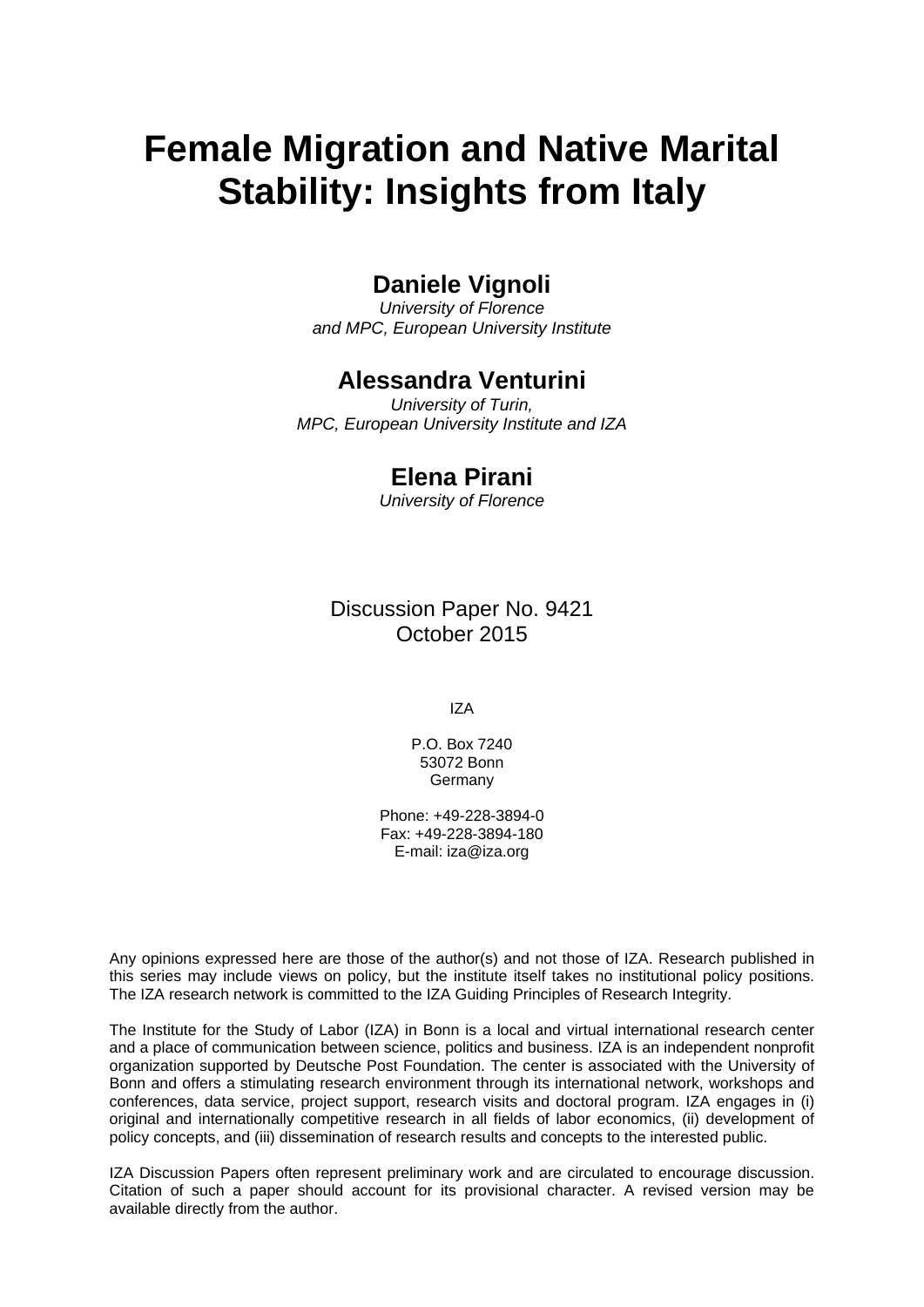IZA Discussion Paper No. 9421 October 2015

# **ABSTRACT**

# **Female Migration and Native Marital Stability: Insights from Italy\***

In this paper, we argue that the size and the composition of the female migrant population in a given area can affect the marital stability of natives. We take Italy as a case-study and we offer discrete-time event history models predicting marital disruption on data from the nationally – representative 2009 *Family and Social Subjects* survey. We found that the increasing presence of first mover migrant women (coming from Latin America and Eastern Europe) is associated with higher separation risks among natives, especially for couples with lower human capital. Our findings add to our understanding of family formation and dissolution dynamics in recent immigration countries.

JEL Classification: F22, F66, J61, J12, O31, O32

Keywords: migration, divorce, marriage market, Italy

Corresponding author:

 $\overline{\phantom{a}}$ 

Alessandra Venturini Department of Economics University of Turin Lungo Dora Siena 100 10153 Torino Italy E-mail: Alessandra.Venturini@unito.it

<sup>\*</sup> We would like to thank Daniela Del Boca, Philippe Fargues, Anna Di Bartolomeo and Chiara Pronzato for their comments on an earlier version of the paper. We also thank the participants of the session "International Migration" of the Italian Population Days 2015 (Palermo, Italy) and the session "Family Instability" of the Population Association of America Annual Meeting 2015 (San Diego, USA). We also would like to thanks the Migration Policy Center of the European University for financial support.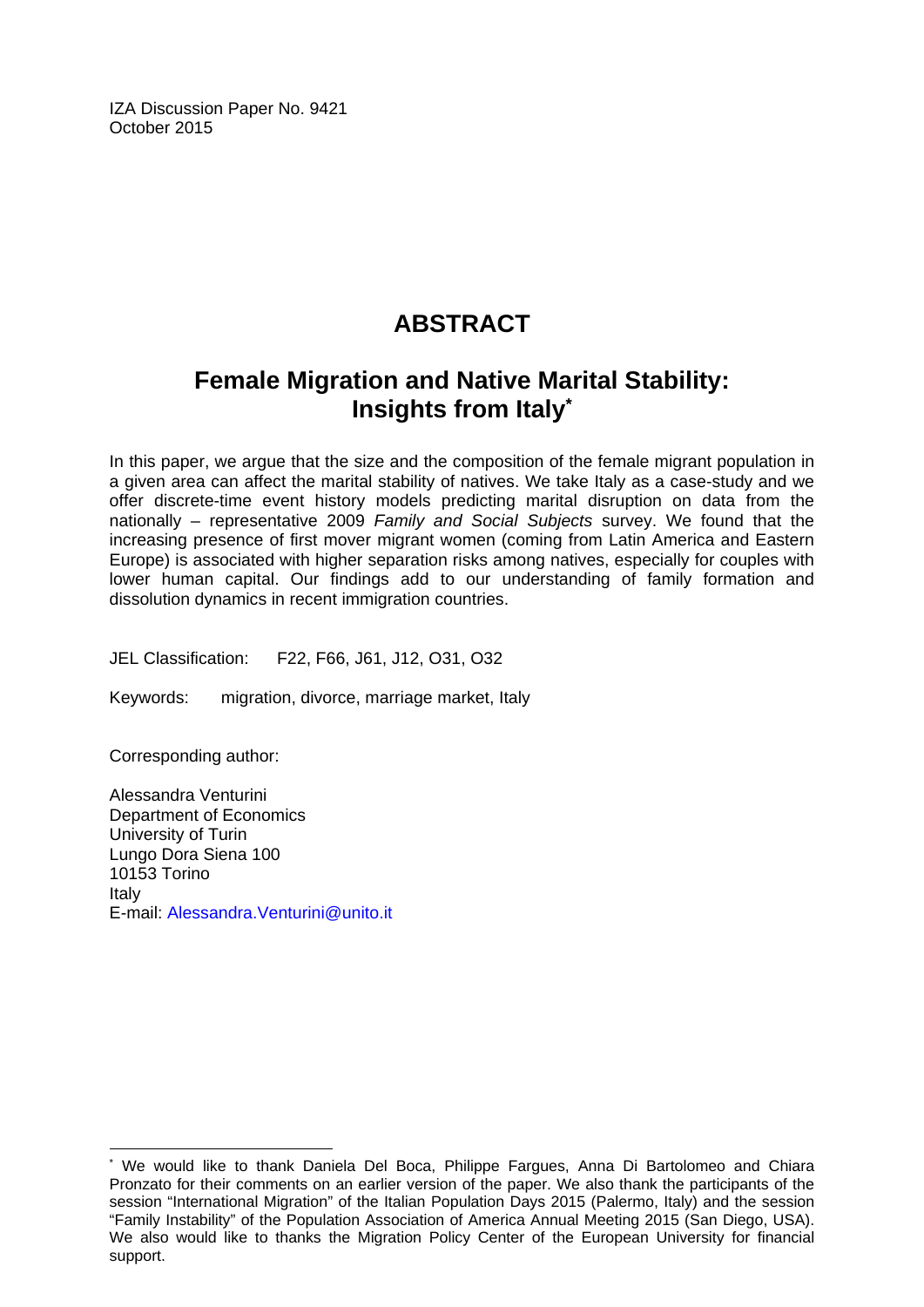#### **1. Motivation**

Over the last decades, research has mainly focused on the labor market implications of migration. Most attention has been given to migrants displacing natives in terms of wage or employment, or both. Several scholars have shown that, whereas a certain replacement effect in the labor market is found for lower levels of skills and education (Venturini & Villosio, 2006, Dalla Zuanna & Weber, 2011; Ottaviano & Peri, 2012; Dustmann *et al*., 2013), migrants do not necessarily negatively affect native workers' wages and their probability of transition from unemployment to employment (Gavosto *et al*., 1999; Venturini & Villosio, 2006; Ottaviano & Peri, 2012). In addition, recent studies focusing on female migrants working as housekeepers or as care workers has demonstrated that female migrants are complementary to native highly-skilled females in the labor market. In other terms, migrant women allow native women to work for more hours (e.g. Barone & Mocetti, 2010, Cortes & Tessada, 2011, Ferre, Gonzales, Ortega, 2011) and to reduce their traditional early retirement practices to take care of elderly parents (Romiti & Rossi, 2011). These considerations involve countries where the family is largely responsible for family services and where men still invest little time in housework and care activities. Previous studies suggested that the growing presence of migrant women positively affects the life of many families, enabling native women to stay in the labor market while providing domestic assistance for elderly or sick relatives. Nevertheless, the question of whether and how natives' family dynamics are affected by the increasing presence of female migrants, has scarcely been explored

We wish to study this question here by focusing on the effect of (female) migrants on the native marriage market. Research has noted that the divorce rate tends to be higher when there is a surplus of marriageable women (Grossbard-Shechtman, 1993). Migration often brings just such a surplus women, and these women may be a factor in the breakdown of native marriages. In addition, if the supply of women increases, men who earlier were not able to find a marriage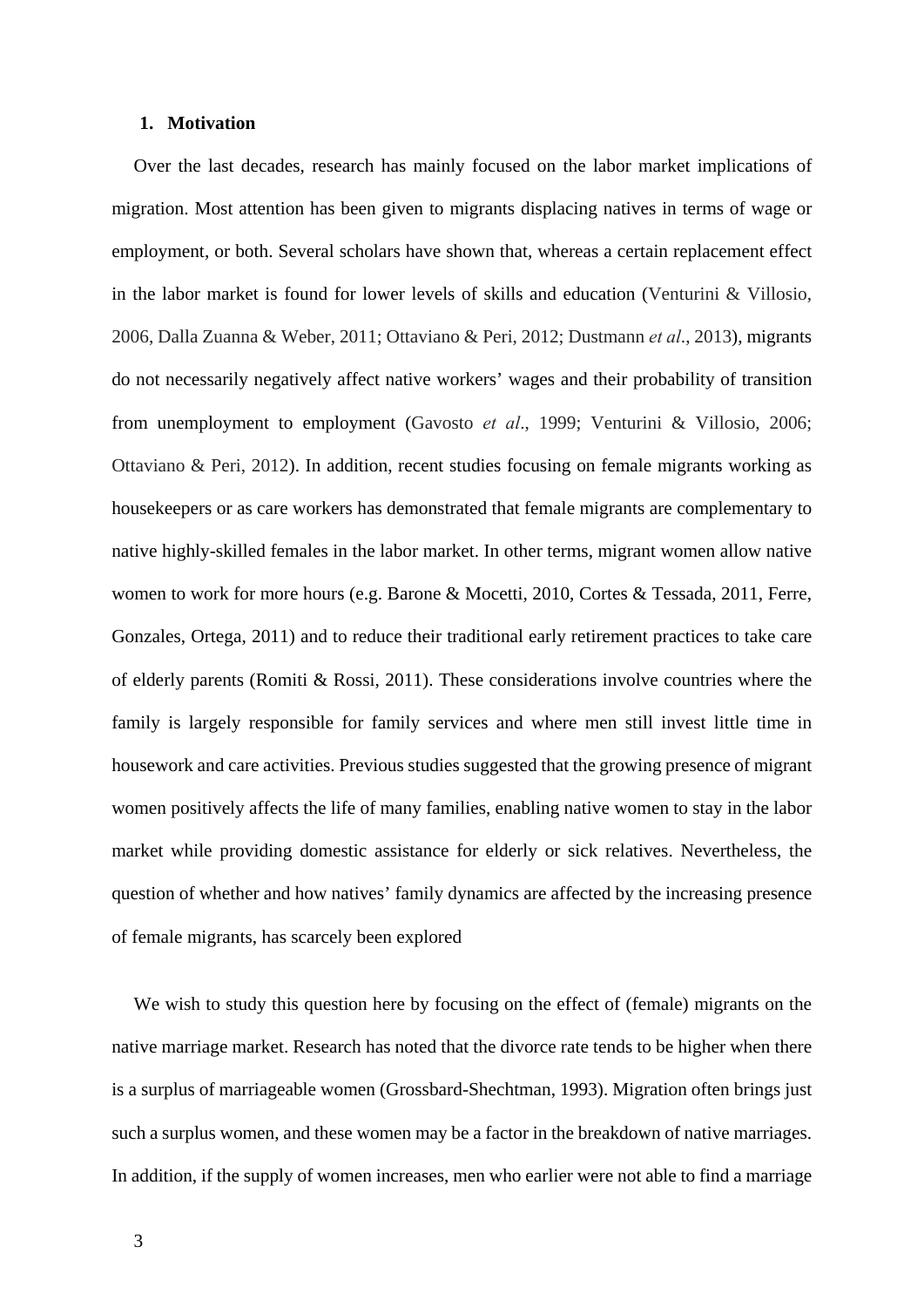partner may now find one. Sarret and Vitali (2015), after all, have shown that the increasing presence of foreign women means an increase in mixed marriages, helping to balance the contemporary loss of marriages among natives. Overall, we hypothesize that the increasing presence of female migrants facilitates the disruption of established couples and favors the formation of new couples. This (new) framework of divorce and remarriage may be especially valid for men with lower education, who may prefer a female partner used to traditional (and subordinate) gender roles.

In this paper, we outline this approach by addressing the former part of the argument, namely whether the size and the composition of the female migrant population in a certain area affects the dissolution of native marriages. We take Italy as a case-study because it exemplifies a malebreadwinner society, and because it is a relatively new immigration country.

#### **2. The Rationale of the study**

#### *2.1 A model for the interplay between marriage market and migration*

We can usefully compare the marriage market to a labor market. Let us imagine that there is a bundle of goods and services provided in a marriage, e.g., shirt ironing, food preparation, company, protection, sexual intercourse, and so on. Within this market there are two types of agents: the first who *demands* marriage services; and the second who *provides* marriage services. In our model, the first are men and women are the second. There are limitations to this old-fashioned model. There may be cases where women demand and men provide; there are same sex couples; and many other dimensions, but this stylized model should help in depicting marriage dynamics<sup>1</sup>.

Formally, to get marriage services, the demander, has to provide remuneration R. The higher the remuneration needed, the lower the demand. The demand function is thus down sloping:

$$
Q_{ms}D = Q_0 - aR \qquad \text{with} \quad a, Q_0, R > 0 \tag{1}
$$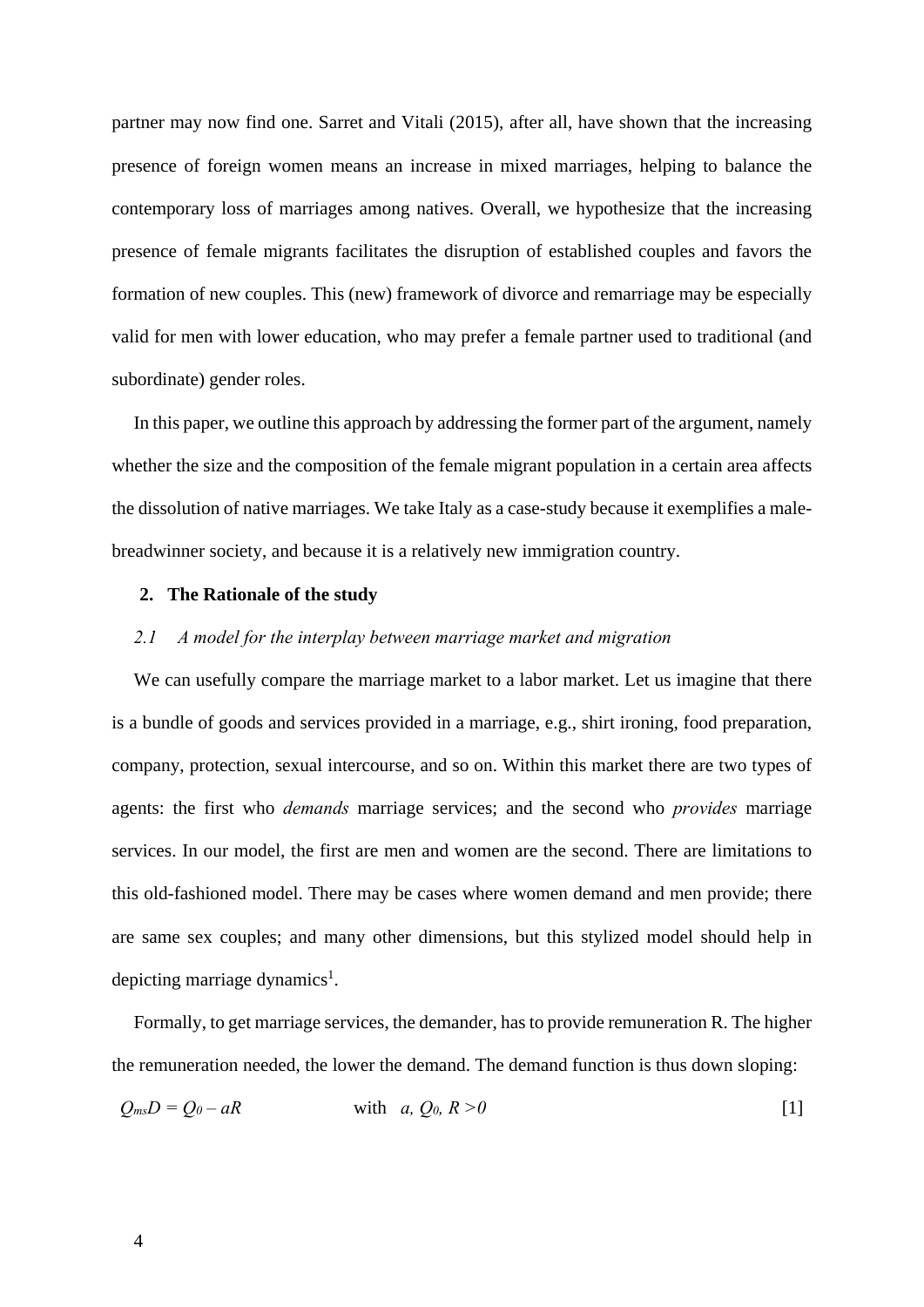where  $Q_{ms}D$  are the amount of marriage services demanded, which depend on  $Q_{0}$ , the level of marriage services demanded when the remuneration  $R$  is set tat 0, and  $a$ , a propensity to consume marriage services that multiplies the remuneration *R*.

The supply of marriage services, provided by women in the case at hand, increases with the remuneration granted by marriage. The decision to abandon single life and enter into marriage implies new duties – such as ironing, cooking and having sex – that may be differently valued by different women, i.e. they have different reservation  $costs<sup>2</sup>$ . Hence, some women will be ready to enter into the marriage market with the return of a lower remuneration than others. Indicating with *b* the propensity to offer marriage services, and with  $Q_l$  the level of marriage services offered when the remuneration is set to 0, the total quantity of marriages supplied *QmsS* is equal to:

$$
Q_{ms}S = Q_l + bR \qquad \text{with} \qquad b, R, Q_l > 0 \tag{2}
$$

The higher the remuneration, the larger the supply.

The match between supply and demand determines the equilibrium amount of marriages *Qe* and the equilibrium market remuneration *Re.* Formally:

$$
R_e = (Q_0 - Q_1) / (a + b) \tag{3}
$$

The demander is not discriminating among suppliers, thus he is unable to provide different returns for different suppliers, and the market defines both the equilibrium return *Eo,* which implies the remuneration  $R_e$  and the level of equilibrium marriages  $Q_e$  (Figure 1).

It is straightforward to extend this stylized representation of the marriage market in order to include the dynamics linked to marital dissolution, which eventually leaves space for a new union. Within this system, we expect that the changing levels of equilibrium remuneration facilitate the disruption of established couples. We hypothesize that for an established match (a marriage), as the aspirations of women increase, leading to an increase in their reservation remuneration, the gain that the man receives from that union decreases. In this changing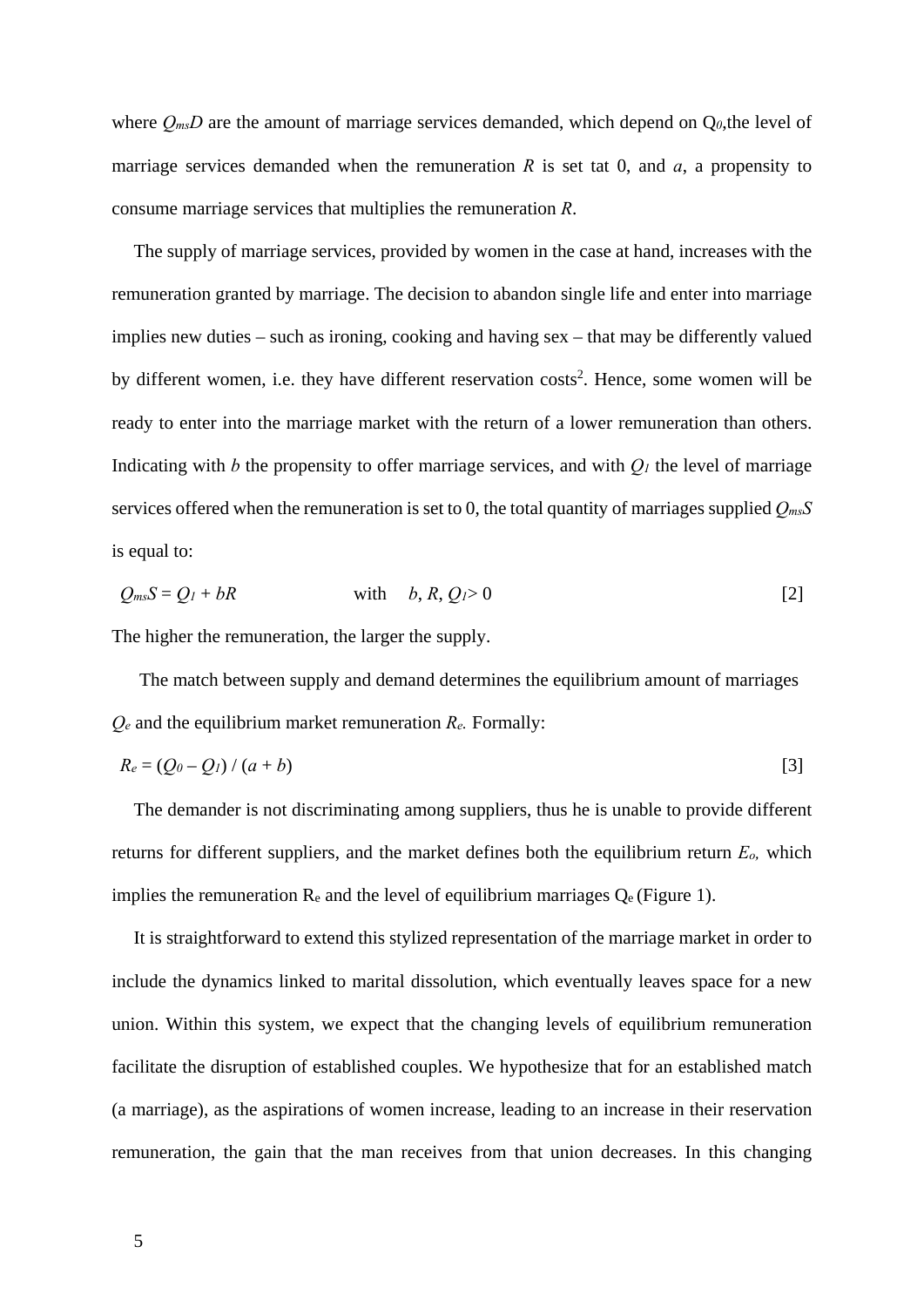scenario of costs and opportunities, the demander of marriage services – i.e. the man – sees the *stimuli* to continue the match reduced.



*Figure 1. Stylized representation of the marriage market* 

What happens if the suppliers of marriage services increase, for instance following the increase of female migration? An increase in suppliers of marriage services determines a shift to the right of the supply function  $S_{ms}$  (S'<sub>ms</sub>), and thus a new equilibrium point  $E'_{\theta}$  as well as a new remuneration equilibrium *R'e* (Figure 2). This corresponds to an increase in the total amount of marriage services to *Q'e*. The new equilibrium remuneration *R'e*, which is lower than that of the previous situation, will not be sufficient for some native women with high reservation remunerations. Hence, some of them may decide to abandon the match, or the male partner may decide not to provide such high remuneration, choosing a more affordable option. This changed scenario implies that the total number of native marriages will decline from *Qe* to *Qn*: This shift represents marriage disruption. Conversely, the difference between *Q'e* and *Qe* represents new (mixed) matches.

Note that in this representation (Figure 2) foreign women hold the same reservation remuneration distribution as native women, thus the new supply function of marriage services *S'ms* has the same slope as the previous one. Nevertheless, the reservation remuneration of foreign women might be better set at a lower level than that of the native women, because they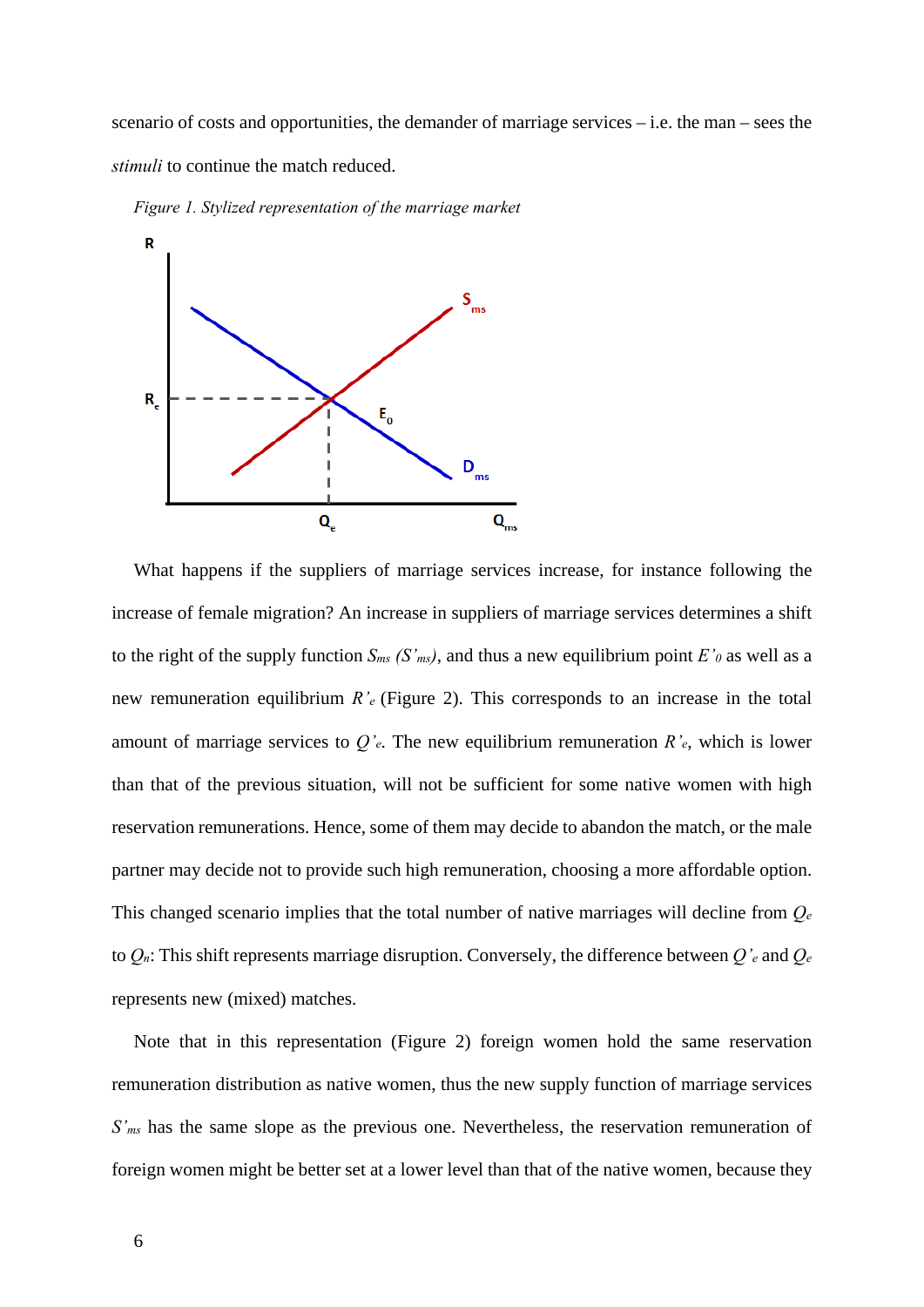are more in need of remuneration. In this case, the new supply function will be steeper, the reduction of the equilibrium remuneration larger, and the displacement of native women in the marriage market even greater.





#### *2.2 The role of education*

An important role is played by the education level of the individuals involved. The level of remuneration reservation may change according to individual aspirations, values, gender attitudes, and cultural system. These are all aspects that can be captured and synthesized through the individual level of education. The level of education can, in fact, be viewed not only as a valid surrogate for hard-to-measure concepts like opportunity costs, but also as a valid marker of individual autonomy, intellectual abilities, and independence from social norms (Castro Martín & Juárez, 1995; Hoem *et al*., 2001). For women, traditional and family-oriented values may push the remuneration reservation downwards, facilitating the match with men with male-oriented values; on the contrary, requests for independence and autonomy (often fueled by higher levels of education) push the female minimum target of remuneration upwards, reducing matching possibilities.

Let us extend the previous representation of the marriage market by adding educational differentials. Broadly speaking, there is assortative mating among agents with a similar level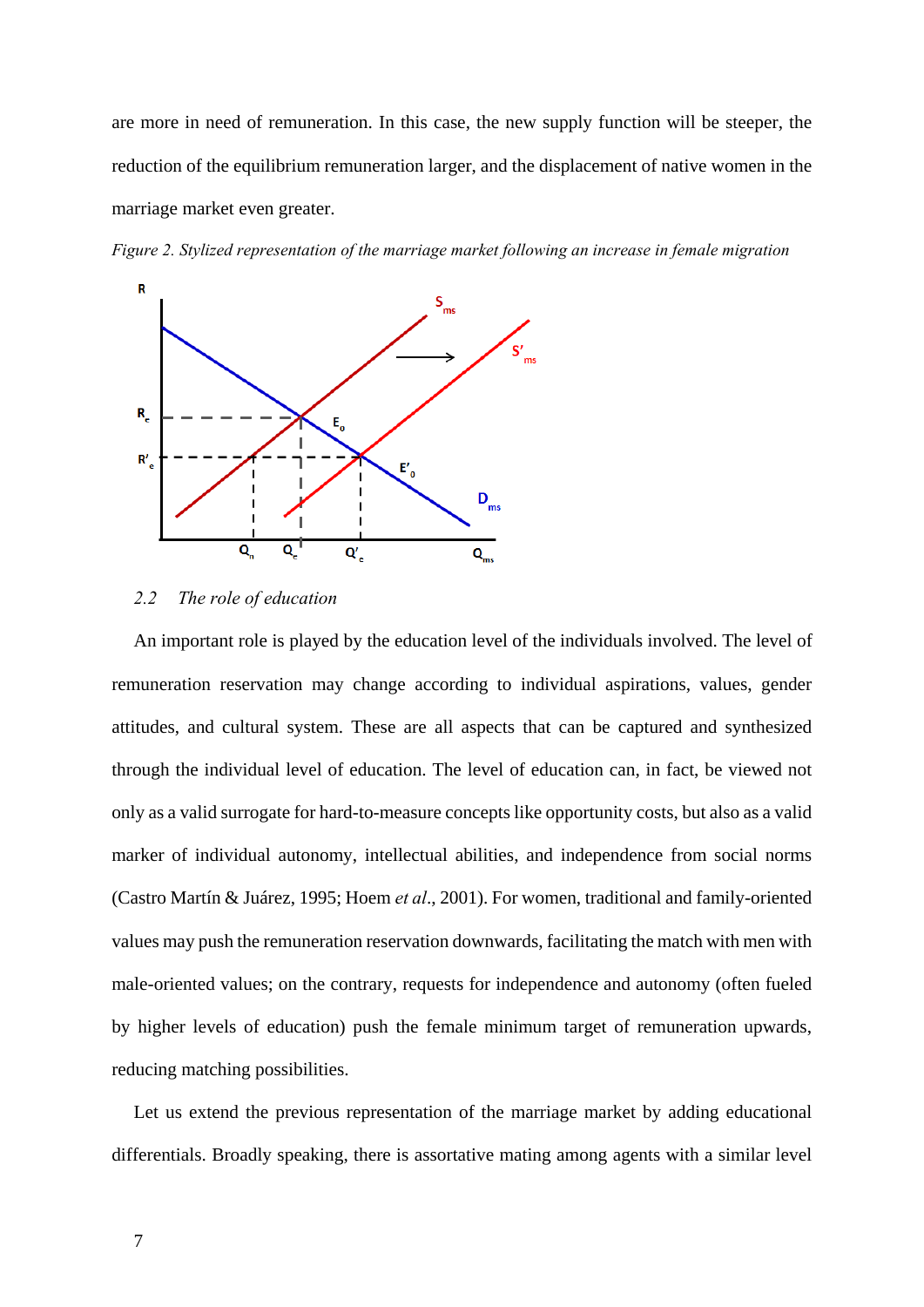of education – better educated with better educated and less educated with less educated: this is induced by the different types of marriage services in demand and on offer. Migrant women, even if they hold high human capital, are generally unable to get a return on it because, for instance, of insufficient knowledge of the language, or because of difficulties in accessing a qualified job. Thus, migrant women are likely to compete in the marriage market with less educated native women: who, in general, match less educated men. In our model, we, therefore, expect the situation described in Figure 2 to be verified especially among agents with low levels of education. We anticipate that the increasing presence of foreign women would be particularly disruptive for marriages formed by spouses with lower educational attainments<sup>3</sup>.

#### **3. The Feminization of Migration in Italy**

Internationally, there is great interest in the Italian context. This interest stems, first, from the dramatic family changes that Italy has witnessed over the last two decades. Among other family changes, the total divorce rate increased from around 115 (divorces per 1,000 marriages) in 2000 to 182 in 2011 (Istat, 2012). Second, Italy is a country with a long history of emigration, but a relatively short history of immigration.

In the 1970s, Italy was chosen, above all, as a destination by migrant men coming from Northern Africa and Albania; women were a small part of the total stock of migrants and about 80% of them entered Italy to accompany or join family members as caregivers (Del Boca & Venturini, 2014). In more recent years, women represent the vast majority of migrants coming from Eastern European countries, South America and the Philippines, whereas men are overrepresented among migrants coming from, for example, Northern Africa, Pakistan and Bangladesh (Table 1; see also Reynaud & Conti, 2011). In addition, the presence of female first movers for work characterizes these decades: their presence reached 40% of total entrances around 2010 and they represent the principal wage earners for themselves and their families (Forbes Martin, 2004).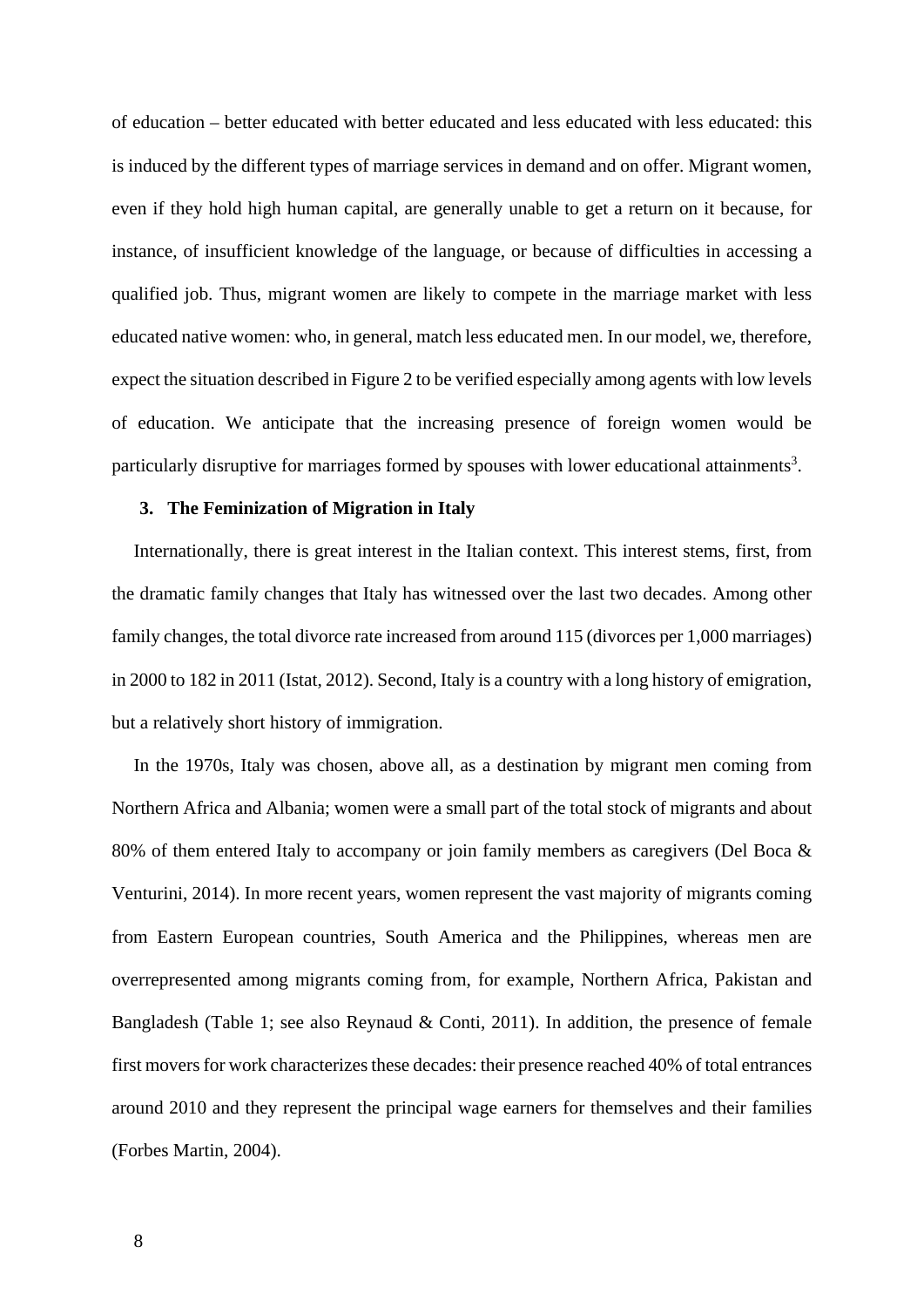*Table 1. Feminization of migration in Italy: Foreign population residing in Italy by gender and area of nationality, 2002 and 2009.* 

|                                                      |         | Men       |         | Women     | <b>Total</b> |           |  |
|------------------------------------------------------|---------|-----------|---------|-----------|--------------|-----------|--|
| Area of nationality                                  | 2002    | 2009      | 2002    | 2009      | 2002         | 2009      |  |
| EU-27                                                | 114,244 | 545,284   | 172,656 | 717,325   | 286,900      | 1,262,609 |  |
| Other European countries                             | 192,294 | 447,970   | 173,344 | 541,056   | 365,638      | 989,026   |  |
| Africa                                               | 283,989 | 554,659   | 180,594 | 377,134   | 464,583      | 931,793   |  |
| Asia                                                 | 149,286 | 383,954   | 136,646 | 321,062   | 285,932      | 705,016   |  |
| North America                                        | 6,973   | 8,191     | 8,572   | 10,035    | 15,545       | 18,226    |  |
| Center-South America                                 | 40,339  | 121,819   | 87,707  | 203,098   | 128,046      | 324,917   |  |
| Others                                               | 1,149   | 1,530     | 1,580   | 1,942     | 2,729        | 3,472     |  |
| Total                                                | 788,274 | 2,063,407 | 761,099 | 2,171,652 | 1,549,373    | 4,235,059 |  |
| $\mathbf{r} = \mathbf{r} \cdot \mathbf{r}$<br>$\sim$ |         |           |         |           |              |           |  |

*Source: Istat (2012)* 

Most migration studies have been gender-blind, focusing on men as the main actors of migration and paying little attention to women. Even when women's migration was recognized as an empirical phenomenon, little attention was paid to women moving to a new country for work (Cooke, 2008; Kofman, 2011). The case of women's migration toward Italy offers a crucial example of the double meaning of the "feminization of migration". Feminization refers to the increase in the *quantity* of women who migrate; it points, too, to the *transformation* of women in transnational mobility from movers for family reunification to first movers looking for a job (Di Bartolomeo & Marchetti 2013).

The increase in the number of women first movers toward Italy is essentially attributable to the expansion of the demand for family services, in particular for the care of elderly and sick relatives. Insufficient support from the national welfare system obliges the family to undertake these services. This goes, hand in hand, with the family culture of the country, which relies on female labor for the production of labor-intensive family services. Altogether, this state of affairs has been sustained with the hiring of additional female labor. Such demands becomes even more pressing in the context of a rapidly ageing society and the increasing need for a second income in the household to face day-to-day family expenditures. Looking at the labor market role of foreign women in Italy, Barone and Mocetti (2010) showed that migrant women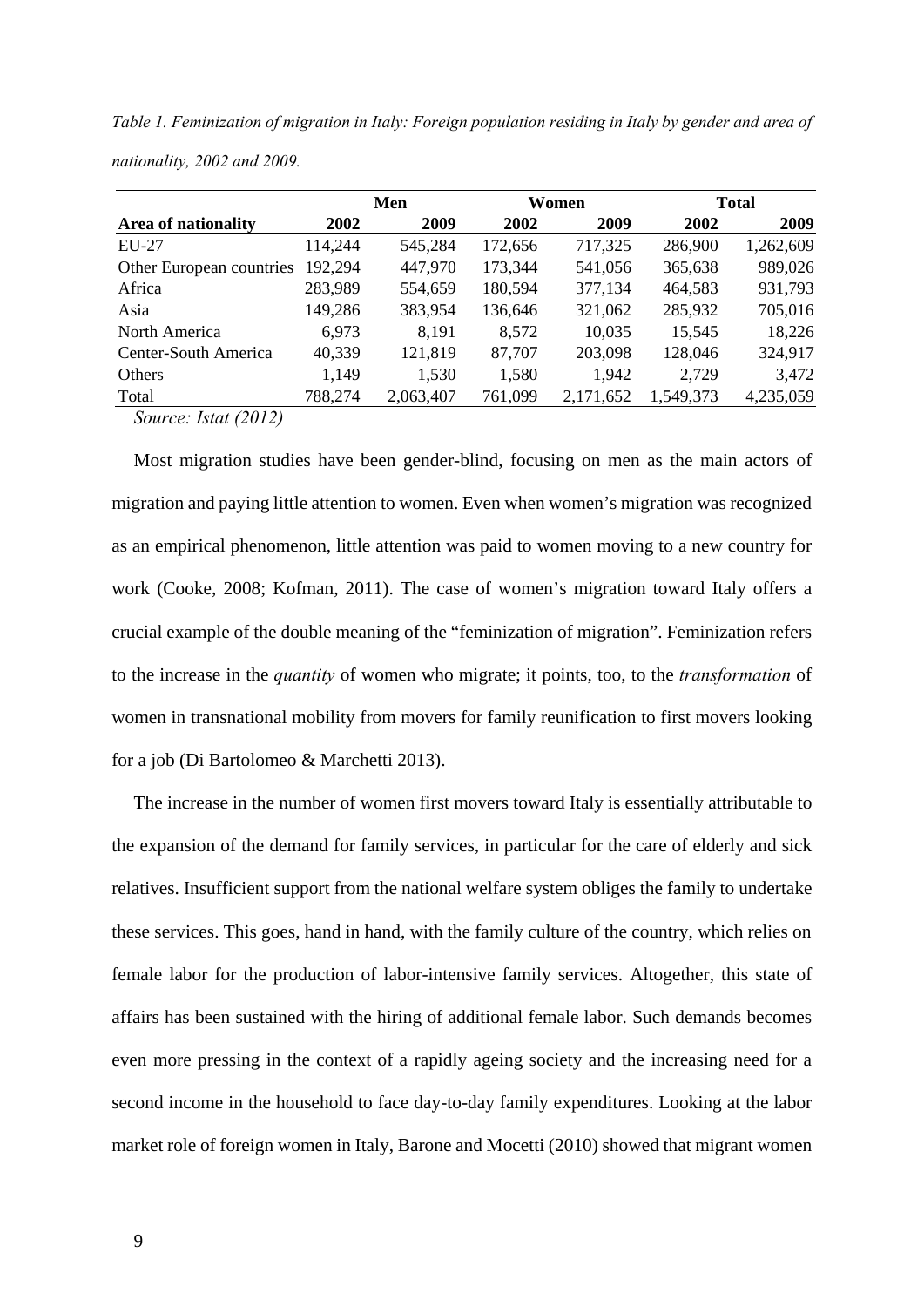are complementary to highly-skilled native women, and even increase their labor supply, thanks to this external family services production. Romiti and Rossi (2011) argued, indeed, that foreign women workers reduce the probability that native women will quit the labor market (retiring early) in order to take care of elderly parents and relatives. Importantly, the hiring of "family helpers" is not limited to high-income families; the need for a second income has pushed medium and low-income families to look for external help in housework and care, while the female spouse is now active on the labor market.

Altogether, female migrants contribute to a social model of the family as the main producer of care services. In the following we might reasonably ask: does the increase of available women also affect the marriage market? In particular, we wish here to test whether the widespread presence of migrant women correlates with a higher probability of marriage disruption in Italy.

#### **4. Analytical Strategy**

#### *4.1 Data and Sample Selected*

We use data coming from the Italian "Family and Social Subjects" survey (FSS), carried out by the Italian National Statistical Office (Istat) in 2009 on a nationally representative sample of around 20,000 households, with around 50,000 individuals. The data were collected based on a two-stage sampling design. The municipalities are the primary units and the households are the secondary units. The municipalities were sampled with probabilities proportional to their population size and without replacement; whereas the households were drawn with equal probabilities and without replacement. Respondents were interviewed faceto-face. The overall response rate of the survey was over 80%.

The 2009 FSS provides detailed retrospective partnership histories. We selected men or women born after 1945, who had their first marriage after 1980. Hence, we considered the retrospective partnership history for one member of each sampled household. The overall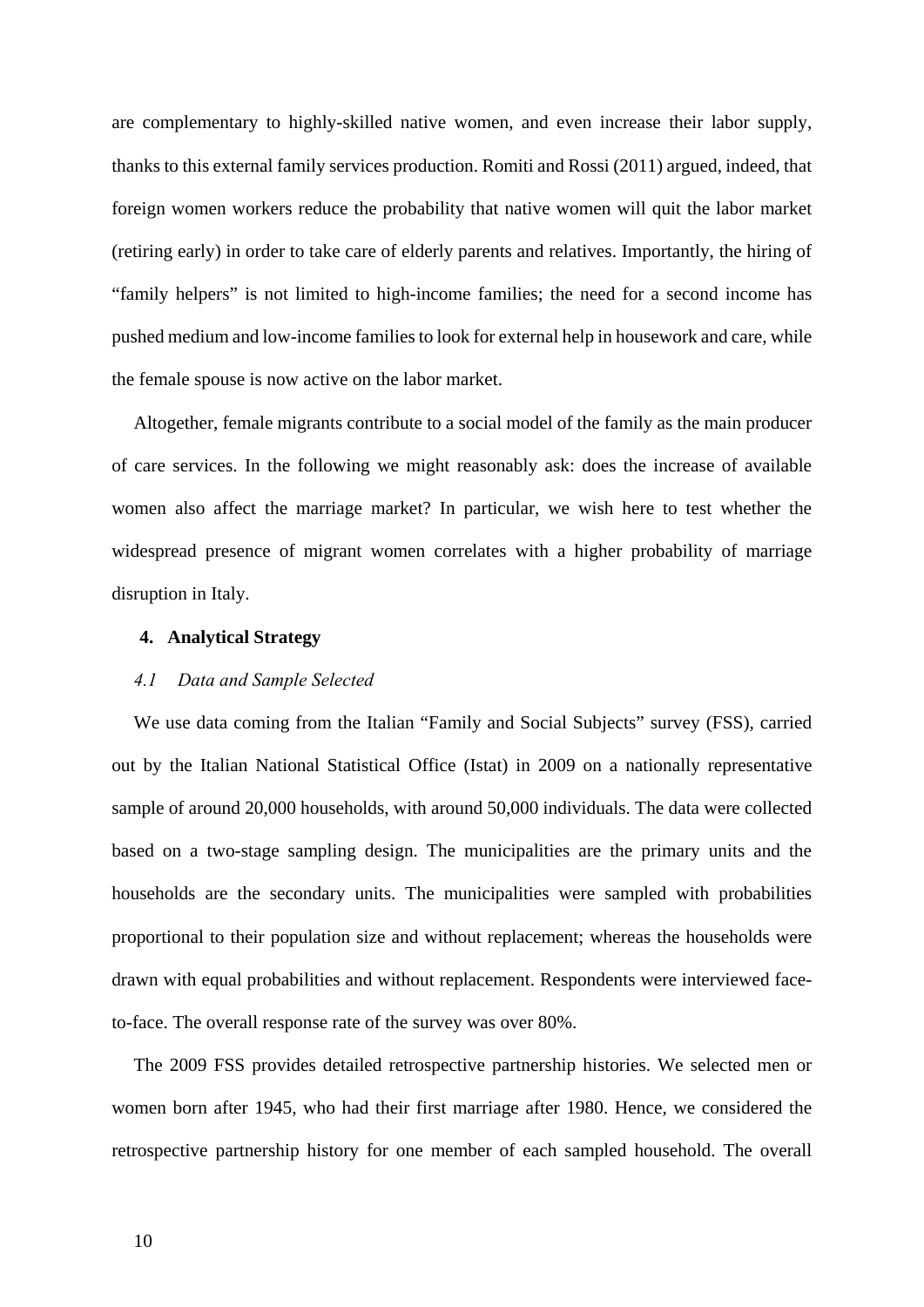analytical sample includes 12,668 individuals. We focus on the dissolution of the first marriage, considering *de facto* separation as a marker of marital breakdown. *De facto* separation represents a marriage dissolution not yet accompanied by a legal provision. This means, in practice, separation because of marital discord. We concentrate on *de facto* separation because this act corresponds to the same life-step for all three categories of separated people: i.e. *de facto* separated; legally separated; and divorced.

Data for foreign residents comes, instead, from the registry of the resident population, in which, from 2002, information on the foreign residents by gender, region of residence, and country of origin can be detected. Using this data, we build a set of female migration indicators computed as the share of foreign women over the total resident population, by year, region and single country of origin or area of origin.

#### *4.2 Statistical Model*

We estimate a set of discrete-time event history models to study the hazard of a *de facto* separation. We follow marriage until *de facto* separation occurs or, alternatively, we censor the observation in cases of widowhood or by date of the interview. Since data about foreign residents are available only for more recent years, the analysis is left-censored, i.e. limited to separations from 2003 to 2009. 11.5% of the individuals sampled experienced a *de facto* separation in the relevant period.

Let us consider individual *i* with  $i = 1, ..., I$  living in region *j* with  $j = 1, ..., J$ . For each individual a set of  $H$  individual variables  $X_{ij}$  is collected, as well as a set of Mcontextual variables  $Z_j(t)$  for each area. X and Z may be either constant or time-varying. The logit transformation of the hazard of event (i.e. *de facto* separation) in time period  $t$  for individual  $i$ living in region *j*,  $h_{ij}(t)$ , is given by

$$
logit[h_{ij}(t)] = \alpha(t) + \beta_h X_{hij}(t) + \beta_m Z_{mj}(t)
$$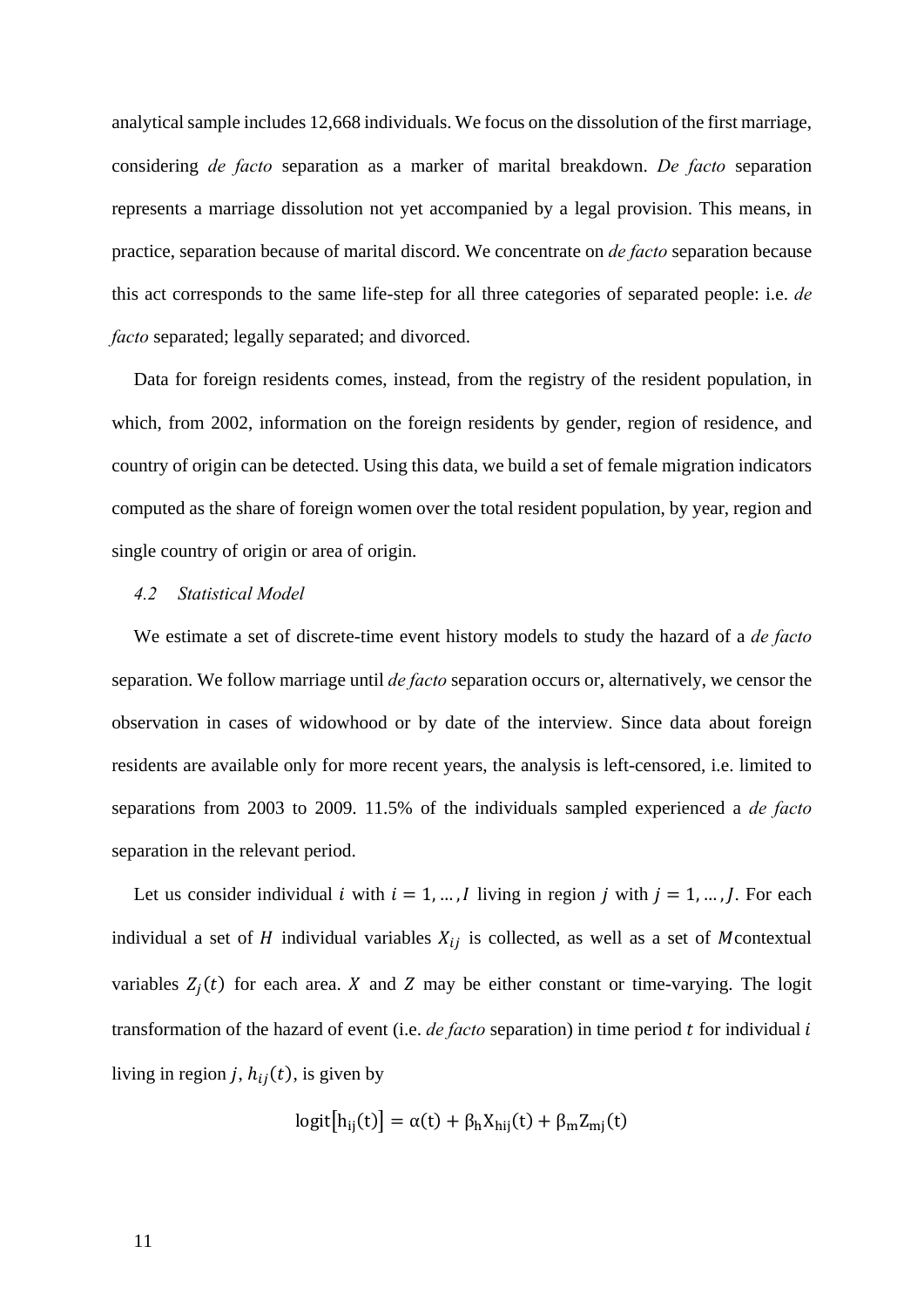where  $\alpha(t)$  represents some function of the time, called the logit of the baseline hazard function, and  $\beta_h$  and  $\beta_m$  are the slope parameters for the individual and contextual covariates. This model uses logistic regression to estimate the log-odds of a separation occurring in each person-year interval as a function of the individual's marriage duration, and time-constant and time-varying individual and aggregate-level characteristics.

This procedure implies that we have repeated measures for each individual, thus implying that observations on the same subject are not independent. Moreover, our data are hierarchically structured, with individuals living in different regions, with different marital disruption patterns and different migration levels. To account for dependence among observations and among regions, we adjusted the estimates utilizing robust standard errors (Cleves et al. 2008).

#### *4.3 Individual-level covariates*

In our models we accounted for the duration of the marriage – that represents our baseline duration – including two terms: a variable continuous in years and a quadratic term. Then, we considered a range of additional covariates. As basic demographic controls, we included gender (coded 0 for men and 1 for women) and birth cohort (grouped into:  $1 = 1945-54$ ;  $2 = 1955-64$ ;  $3 = 1965-74; 4 = \ge 1975$ . Previous analyses for Italy have also shown that the presence of children reduces any separation risk, because they tend to be considered as couple-specific capital (De Rose, 1992; Vignoli & Ferro, 2009). We thus included a time-varying variable indicating whether the respondent has children  $(1 = yes)$ .

Educational qualification has been proved to be powerful source of variation in disruption risks in Italian marriages (De Rose, 1992; Vignoli & Ferro, 2009). We thus created the following educational attainment groups: primary (1); secondary and upper-secondary (2); and post-secondary and tertiary (3). In addition, as proxy for the family background, we considered parental education (1 = *if at least one parent holds a university degree*). The parents'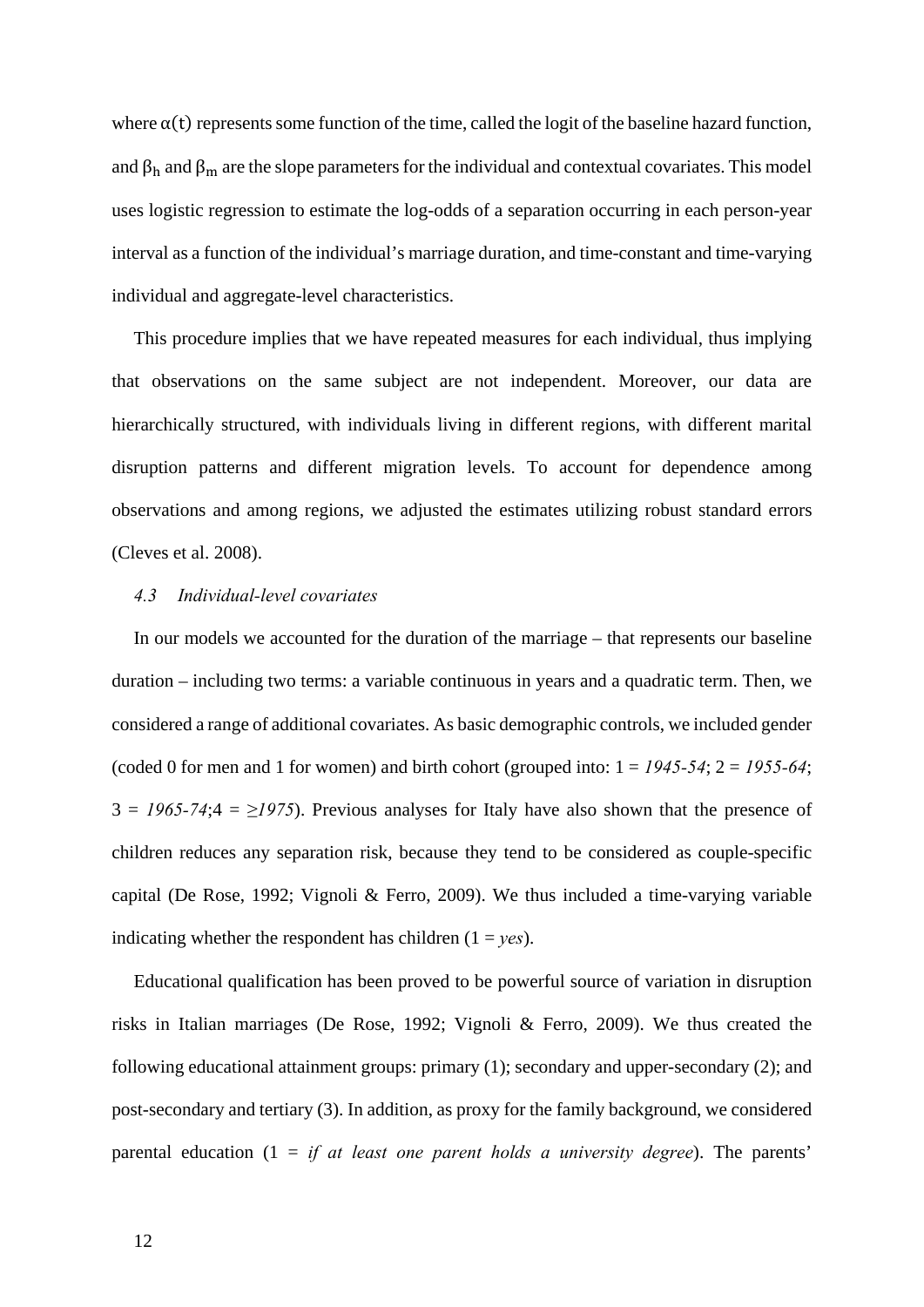educational level may be understood as an indicator of the socio-economic level of the childhood place of residence (Billari & Ongaro, 1999). In addition, higher education among parents may also reflect exposure to more liberal attitudes, and acceptance of divorce among their offspring (Vignoli & Ferro, 2009).

#### *4.4 Aggregate-level covariates*

Female migration indicators represented our main explanatory aggregate-level variables in the assessment of the hazard of *de facto* separation. Our aggregate-level indicators were temporally lagged by one year: this means that they were measured one year prior to the event of interest (i.e. *de facto* separation), thereby allowing a proper temporal ordering of events.

In a preliminary analysis, we tested a large set of indicators distinct by single country of origin and/or area of origin: e.g. Europe, Asia, North America, Latin America, and Africa. In several cases, they proved not to be significant, thus, beside the presence of the total stock of resident female foreign population, we limit the presentation to those reporting a significant association with the outcome variable: the female resident foreign population coming from certain Latin American countries (namely, Peru, Cuba, Colombia, Argentina, and Venezuela), and from some Eastern European countries (Poland, Russia, and Belarus).

Finally, in order to account for differences across regions and across time, we included, in the equation, other variables for the regional labor market context. There was, first, the longterm unemployment rate, to give a sense of the structural characteristics of the labor market in each region. It is often used interchangeably with a simple regional fixed effect. Second, we considered the employment rate, and aimed to identify the time trend for each region. Given its cyclical nature, this indicator is often used to proxy annual time dummies. Third, we included the gross domestic product (expressed in millions of Euros purchasing power standard) to capture contingent regional variations, which have not yet been transformed into occupations.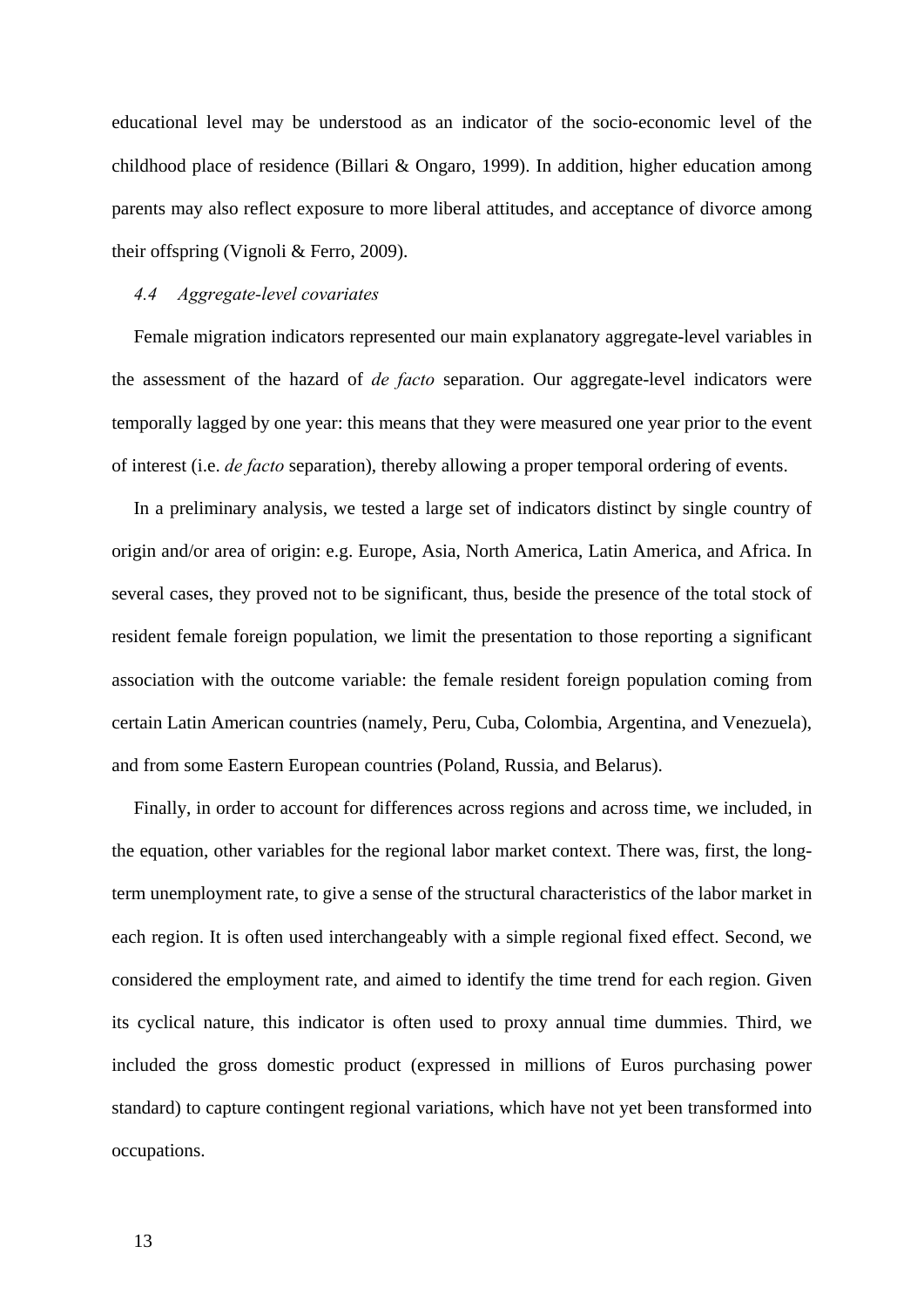#### **5. Results**

#### *5.1 Effects of aggregate-level migration indicators*

The effects of aggregate-level indicators for foreign female population with the risk of *de facto* separation are presented in the form of Average Marginal Effects (AMEs hereafter) and displayed in Table 2. AME expresses the effect on separation risk as a categorical covariate *x1* changes from one category to another or as a continuous covariate increase of one unit, averaged across the values of the other covariates introduced in the model (i.e. populationaveraged). Hence, the AME of the aggregate level of female migration represents the percentage points change in the predicted probabilities of separation, averaged across the values of other covariates, as this indicator increases by one unit.

Model 1 shows that an increase in the percentage of female foreign resident population over the Italian one is not significantly associated with a significant increase in *de facto* separation risk: AME expressed in percentage points equal to 0.0057, Model 1. In order to test whether the make-up of women's migration matters in the dissolution of Italian marriages, we focus on areas of origin. Among all areas of origin under consideration, only female migrants coming from some countries of Eastern Europe and Latin America had a significant effect on native marriages. In particular, an increase of one point in the percentage of foreign female resident population from selected countries of Latin America (namely, Peru, Cuba, Colombia, Argentine, and Venezuela; see Model 2) was associated with an increase of 0.33 percentage points in the risk of *de facto* separation. When considering the percentage of foreign female residents coming from the selected countries of Eastern Europe (i.e., Poland, Russia, and Belarus; see Model 3), this risk increases by 0.18 percentage points. In other words, an association between the risk of marital dissolution and the increasing presence of foreign women is detectable. Interestingly, these ethnicities have more women who migrate as first movers, rather than for family reunification (Di Bartolomeo &Marchetti 2013). It is worth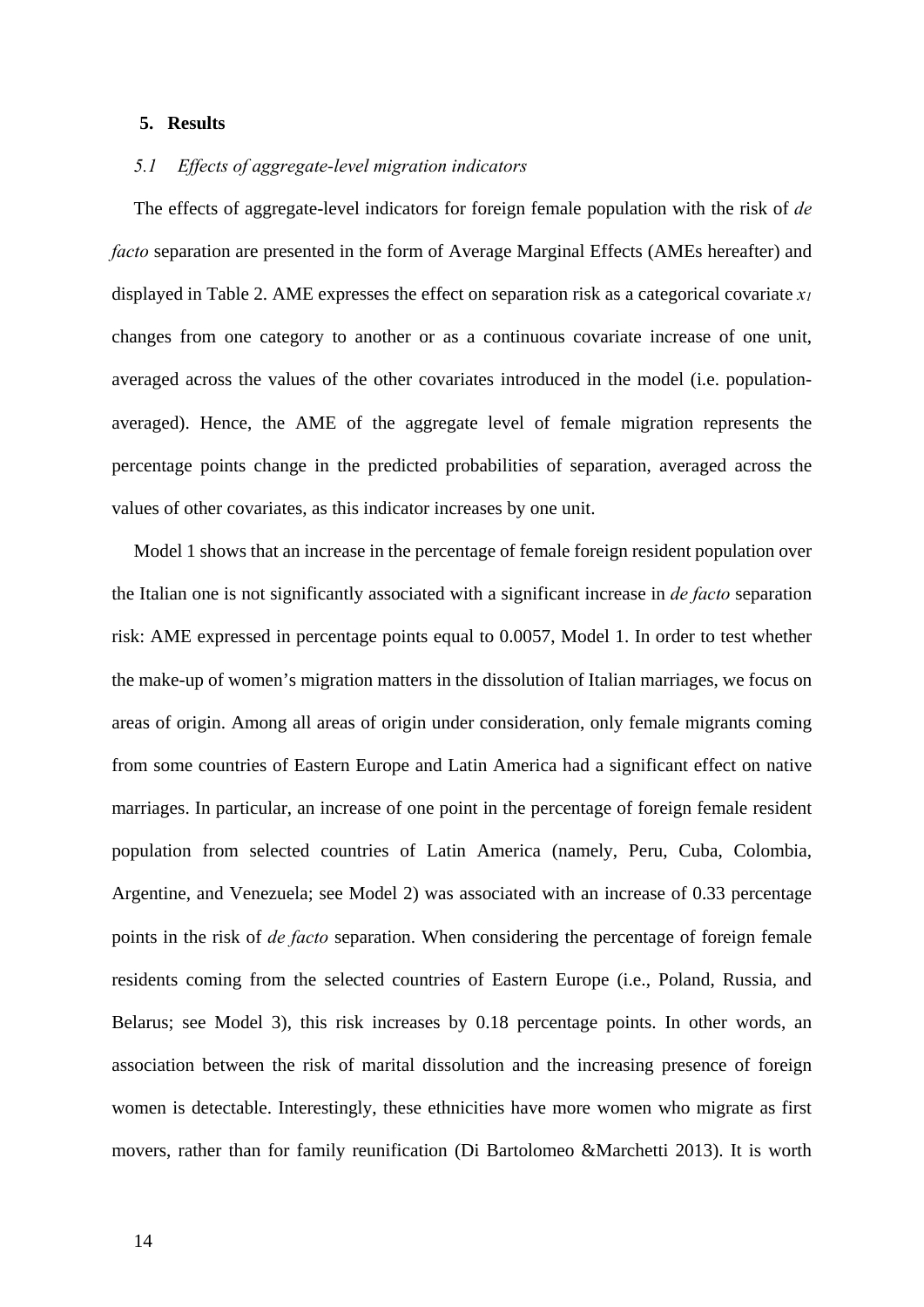noting that, though statistically significant, this marginal effect is relatively low in magnitude. *Table 2. Discrete-time event-history models predicting* de facto *separation in Italy. Average Marginal Effects (AMEs), expressed in percentage points (p.p.), for the individual covariates and the aggregate-level indicators of migration stemming from registry of foreign resident population* 

|                                       | Model 1          | Model 2     |       | Model 3  |       |
|---------------------------------------|------------------|-------------|-------|----------|-------|
|                                       | AME<br>$p-$      | AME         | $p-$  | AME      | $p-$  |
|                                       | (p.p.) value     | (p.p.)      | value | (p.p.)   | value |
| Baseline duration                     |                  |             |       |          |       |
| Years of marriage (linear term)       | 0.005 0.075      | 0.005       | 0.060 | 0.005    | 0.063 |
| Years of marriage (quadratic term)    | $-0.003$ $0.028$ | $-0.000$    | 0.024 | $-0.000$ | 0.020 |
| Women (ref: Men)                      | $-0.013$ 0.256   | $-0.013$    | 0.232 | $-0.012$ | 0.250 |
| Cohort (ref: 1945-54)                 |                  |             |       |          |       |
| 1955-64                               | 0.044 0.006      | 0.041       | 0.005 | 0.038    | 0.000 |
| 1965-74                               | 0.067 0.001      | 0.064       | 0.000 | 0.058    | 0.000 |
| $>=1975$                              | 0.136 0.002      | 0.133       | 0.001 | 0.117    | 0.000 |
| Education (ref: High)                 |                  |             |       |          |       |
| Medium                                | $-0.006$ $0.715$ | $-0.006$    | 0.694 | $-0.004$ | 0.780 |
| Low                                   | 0.021 0.282      | 0.020       | 0.287 | 0.021    | 0.230 |
| Having children (ref: No)             | $-0.246$ $0.000$ | $-0.232$    | 0.000 | $-0.218$ | 0.000 |
| Parental education (ref: Medium-high) |                  |             |       |          |       |
| Low                                   | 0.002 0.954      | 0.004 0.906 |       | 0.004    | 0.900 |
| Contextual covariates                 |                  |             |       |          |       |
| Employment rate                       | 0.000 0.902      | $-0.001$    | 0.493 | 0.000    | 0.670 |
| Long term unemployment rate           | $-0.002$ $0.524$ | $-0.003$    | 0.390 | $-0.001$ | 0.670 |
| <b>Gross Domestic Product</b>         | 0.000 0.249      | 0.000       | 0.039 | 0.000    | 0.530 |
| Female resident foreigners            |                  |             |       |          |       |
| Total stock                           | 0.006 0.476      |             |       |          |       |
| From some countries of Latin America  |                  | 0.329       | 0.024 |          |       |
| From some countries of Eastern Europe |                  |             |       | 0.176    | 0.020 |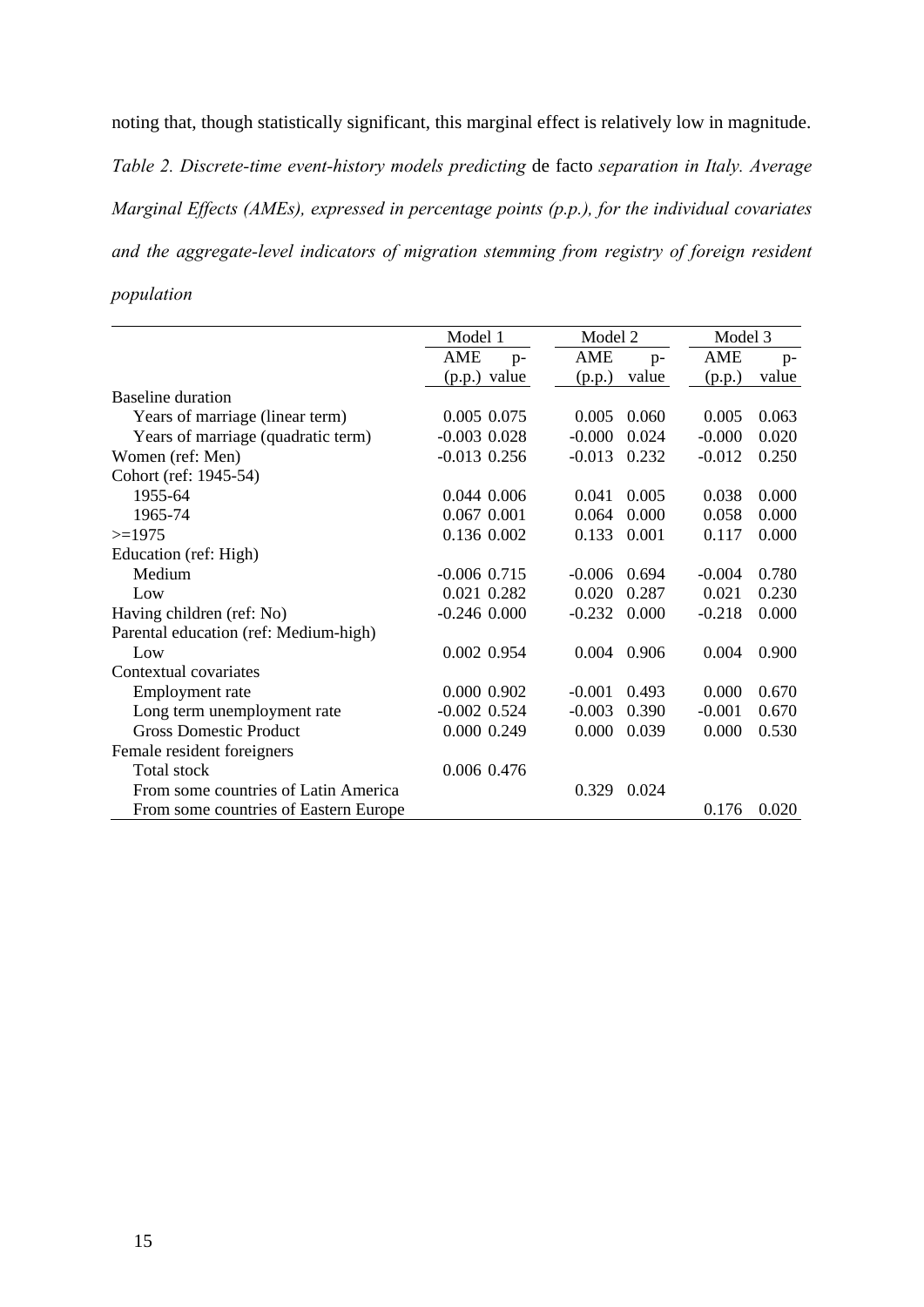#### *5.2 Effects of other covariates*

All the coefficients of the other control variables included in the model (see again Table 2) show the expected sign (De Rose 1992; Vignoli & Ferro 2009), which provides an indirect general validation of the statistical model itself. By looking together at the two variables describing the baseline duration, as marriage duration increases, the risk of separation is reduced to a certain point, when it slows down again. The risk of marital dissolution is slightly higher for younger cohorts. Having one or more children, as expected, significantly reduces the likelihood of *de facto* separation. Educational level is not significant. This is in line with recent papers showing a weakening of the negative educational gradient in marriage dissolution (Matysiak, Styrc, & Vignoli 2013), and this also applies to contemporary Italy (Salvini & Vignoli 2011). Also, family background, measured through the parental educational level, does not appear to be statistically significant.

The three contextual variables included in the model do not result statistically significant. It is worth noting that they did not display any effect even when they were included separately in the estimate. Nevertheless, they have been retained in the model in order to account for Italian regional heterogeneity.

#### *5.3 Educational differentials*

In order to get deeper insights into the effects of the aggregate-level of migration on Italian separation risk, we re-ran previous models stratifying by level of education. For the sake of simplicity, we put higher education (tertiary) against medium and low education (secondary and lower). Table 3 reports the results.

*Table 3. Discrete-time event-history models predicting* de facto *separation in Italy. Average Marginal Effects (AMEs), expressed in percentage points (p.p.), for the aggregate-level indicators of female migration for the highly-educated people and low-medium educated.*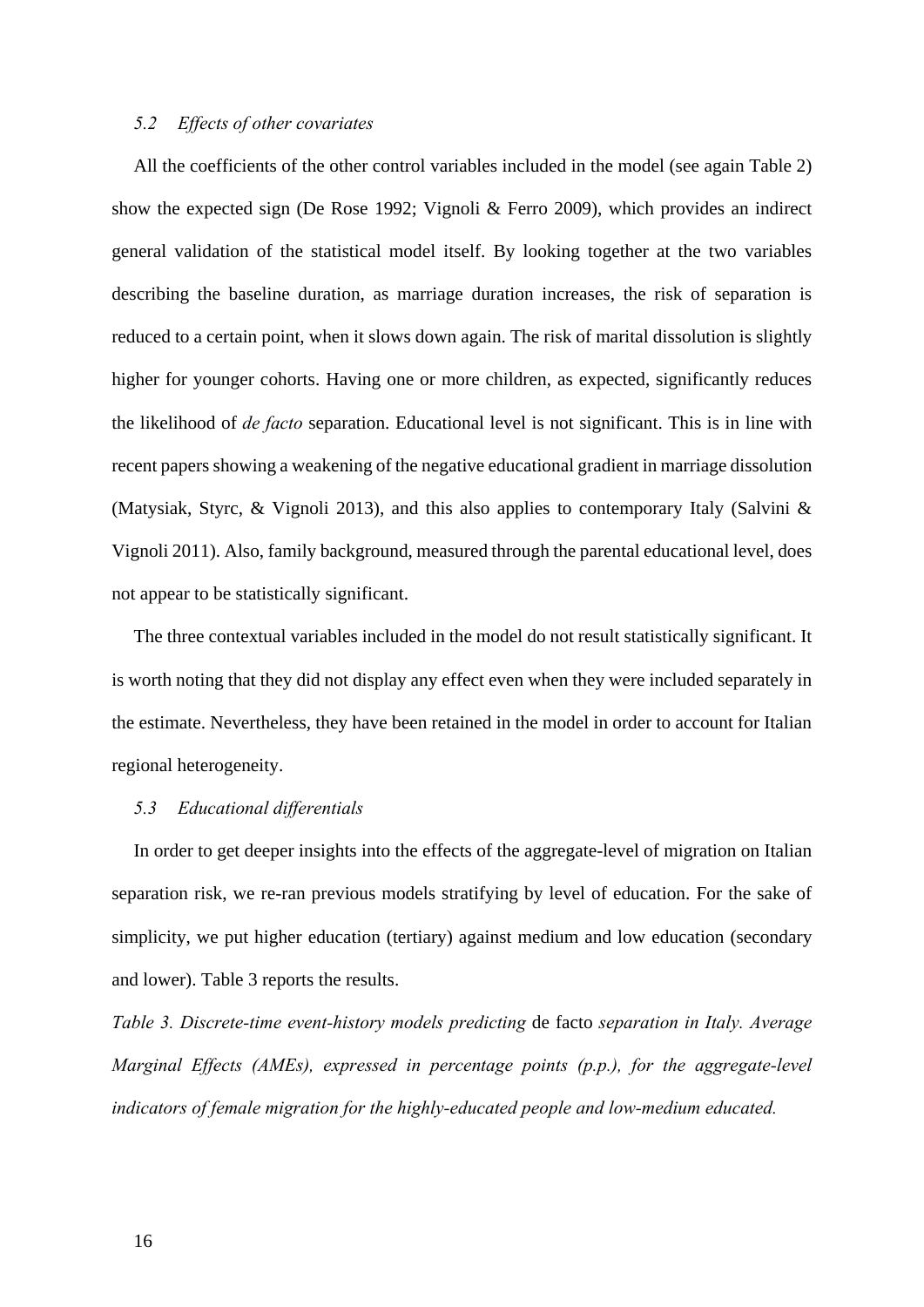|                                                                  | High education      | Low-medium education         |  |  |  |  |  |  |
|------------------------------------------------------------------|---------------------|------------------------------|--|--|--|--|--|--|
| Model Indicator of female resident foreigners                    | $AME(p.p.)$ p-value | AME(p.p.)<br><i>p</i> -value |  |  |  |  |  |  |
| <b>Total stock</b><br>la.                                        | 0.010<br>0.515      | 0.0045<br>0.660              |  |  |  |  |  |  |
| 2a. From some countries of Latin America                         | 0.383<br>0.266      | 0.3220<br>0.061              |  |  |  |  |  |  |
| 3a. From some countries of Eastern Europe                        | 0.177<br>0.250      | 0.1617<br>0.072              |  |  |  |  |  |  |
| Note: All models are controlled for variables listed in Table 2. |                     |                              |  |  |  |  |  |  |

The models estimated for sub-groups of Italians with a high level of education do not show immigrants having a significant effect on marital dissolution. None of the indicators about female migration considered display statistical precision. On the contrary, for less educated people the risk of *de facto* separation increases as the presence of foreign women coming from Latin America and Eastern Europe becomes more relevant. Again, the magnitude of this association is rather moderate (0.32 and of 0.16 percentage points, respectively for the two geographical areas, both significant at the 10% level). This result is interesting, considering that educational level did not represent a significant discriminant on the risk of marital dissolution for Italians on average (see Table 2).

#### *5.4 Robustness checks*

Our findings may not be valid without a series of sensitivity checks. First, instead of data from the registry of foreign resident population, we estimated similar models relying on a different source for migration data, namely the registry of residency permits. The pattern of results remained virtually unchanged: the results are not shown, but they are available upon request from the authors. Nonetheless, the residency permits dataset presents some caveats: it includes information by gender starting only from 2006, and people coming from some Eastern European countries are excluded from the determination of residency permits in most recent years, because of their entry to the European Union. Hence, we decided to present only results from the registry of the resident foreign population.

Second, we claim that there is no endogeneity at play between migration and marriage dissolution dynamics. In fact, it is worth stressing that, of course, immigrants comes to Italy for work, without any intention of altering the Italian marriage market. Nonetheless, we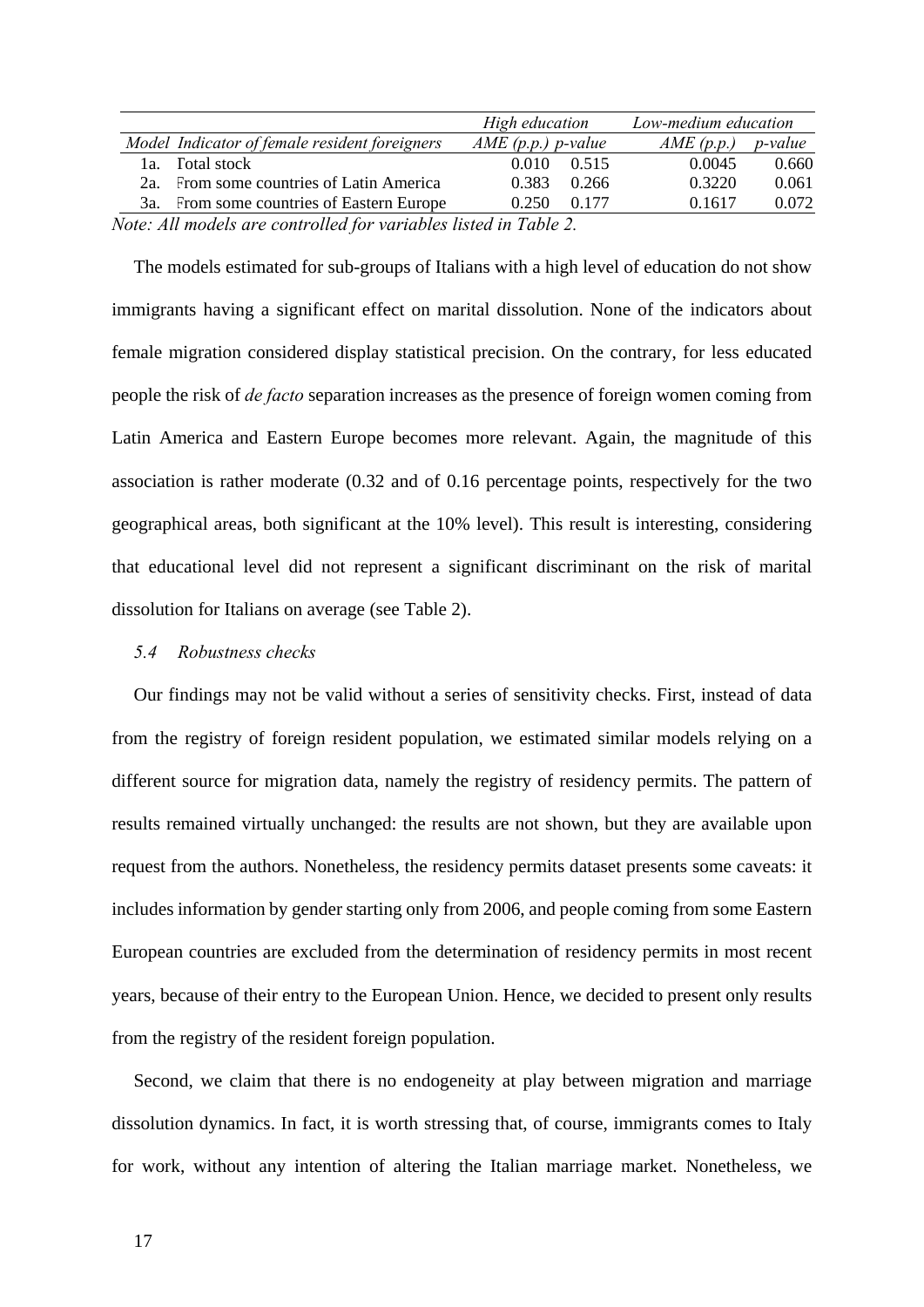conducted a robustness check to scrutinize the potential endogeneity between rising female migration and union dissolution. If the relationship were spurious – that is, if we observed a positive link between the presence of female migrants and union dissolution because the two phenomena are increasing in parallel – one should naturally detect the same pattern among male migrants. In this robustness check, male migration indicators thus represent our main explanatory aggregate-level variables in the assessment of the hazard of *de facto* separation: and, we also tested a large set of indicators by single country of origin and/or area of origin. Interestingly, we found that none of the models including the male component of foreign presence illustrates significant effects on marital dissolution risk of natives (Table 1A). This result confirms that the association between women's migration and the marital disruption of natives is not spurious.

Third, we considered a large series of aggregate-level covariates describing different sources of variations between regions. We tested several combinations between activity, employment and unemployment rates, distinguishing between male and female indicators, long-term unemployment rates, diffusion of higher levels of education, different measurement scales of gross domestic product, as well as regional fixed effects. Any specific combination between them did not substantially change the results (Table 1B). The three selected variables were chosen in light of their relevance in describing the economic characteristics of the Italian regions.

#### **6. Concluding remarks**

This paper focuses on the interplay between migration and the marital dissolution of Italians. We asked whether aggregate migration shocks alter the marriage market. Our findings suggest that they do. We show, indeed, that the higher the foreign female presence, the higher the dissolution risk of established marriages. The composition of women's migration is especially relevant. Our outcomes suggest that the increasing presence of women first movers (especially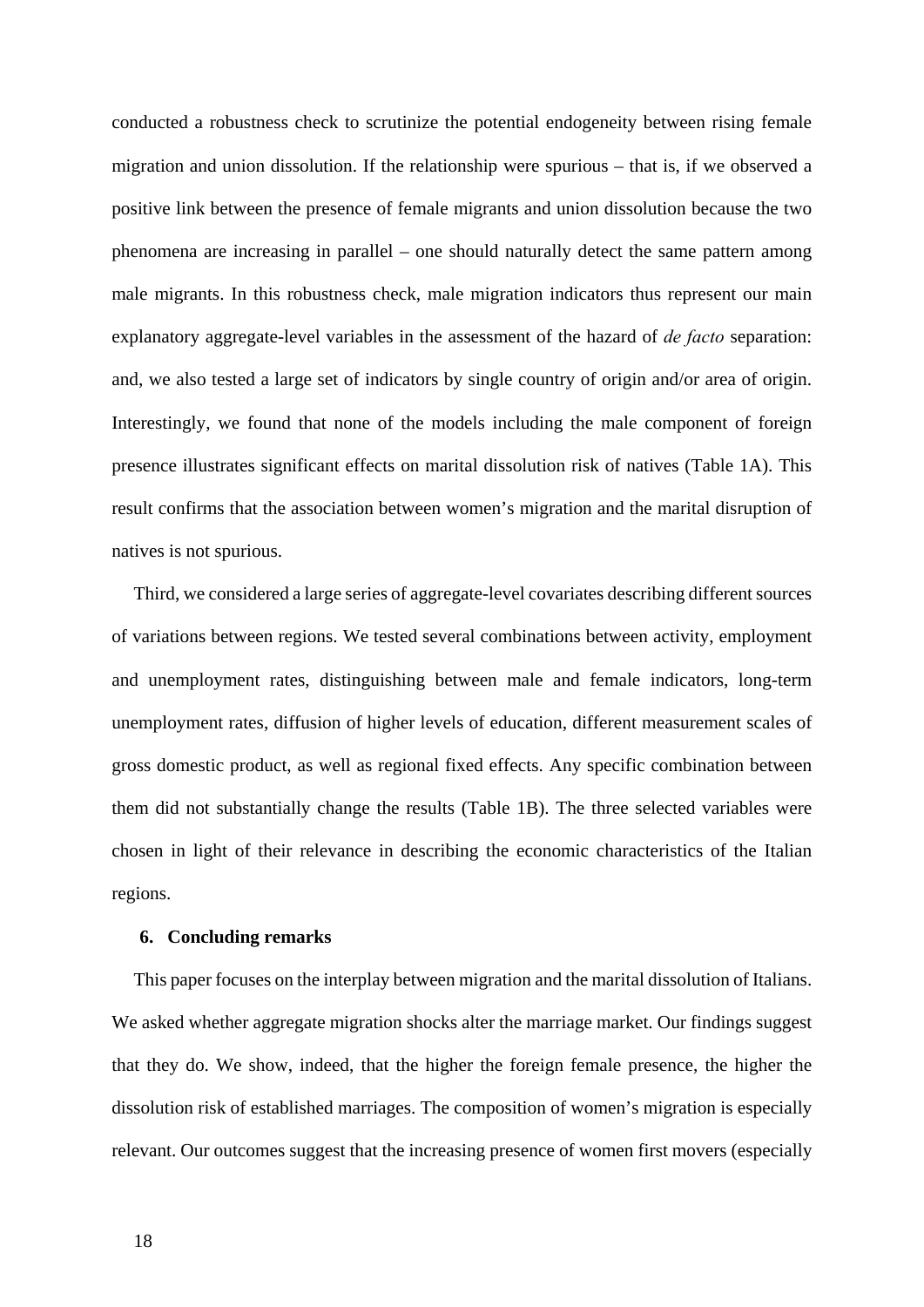those coming from Latin America and Eastern Europe) is associated with increasing separation risks. Although the magnitude of disruption risk is relatively low, the evidence suggests that the growing presence of female migrants may disrupt native marriages.

Our study may thus stimulate new perspectives. The presence of "family helpers" – very often women first movers – has traditionally been considered as an element contributing to preserve the Italian welfare system, where its first and most important pillar is the family itself. In this context, while foreign women tend to be complementary to Italian women in the labor market (Barone & Mocetti, 2010; Romiti & Rossi, 2011), helping to fulfill household and care work, they also seem to affect the stability of native marriages. The association between the presence of migrant women and marital dissolution was found to be relevant especially for less- and medium-educated individuals. Thus, migrant women may be in competition in the marriage market with Italian women, perhaps particularly less educated Italian women.

To conclude, this analysis offers new insights into family changes in recent immigration countries. Empirical studies concentrating on individual-level factors affecting marital dissolution risks – such as marriage duration, presence of children, or women's education – have a long tradition (e.g., Amato & Rogers 1997; Härkönen & Dronkers 2006; Lyngstad & Jalovaara 2010; Matysiak, Styrc, & Vignoli 2013). But the study of contextual-level determinants for divorce is much less well established. In this paper, we propose a potentially new, and never investigated, contextual correlate of marital disruption. We suggest the relevance of migrants as a potential driver of new family life courses, at least for Italy; with effects depending on country of origin. Our results need to be read as pointers for further research, whether they can be extrapolated remain to be seen.

<sup>&</sup>lt;sup>1</sup> For a more detailed analysis of the marriage market from an economic point of view, see Grossbard-Shechtman (2003). In Chapter 1 the author employs a similar model, but she did not analyze migration. The imbalances in the marriage market were also considered by Guttemberg and Secord (1983), but again they did not consider any macro level shock.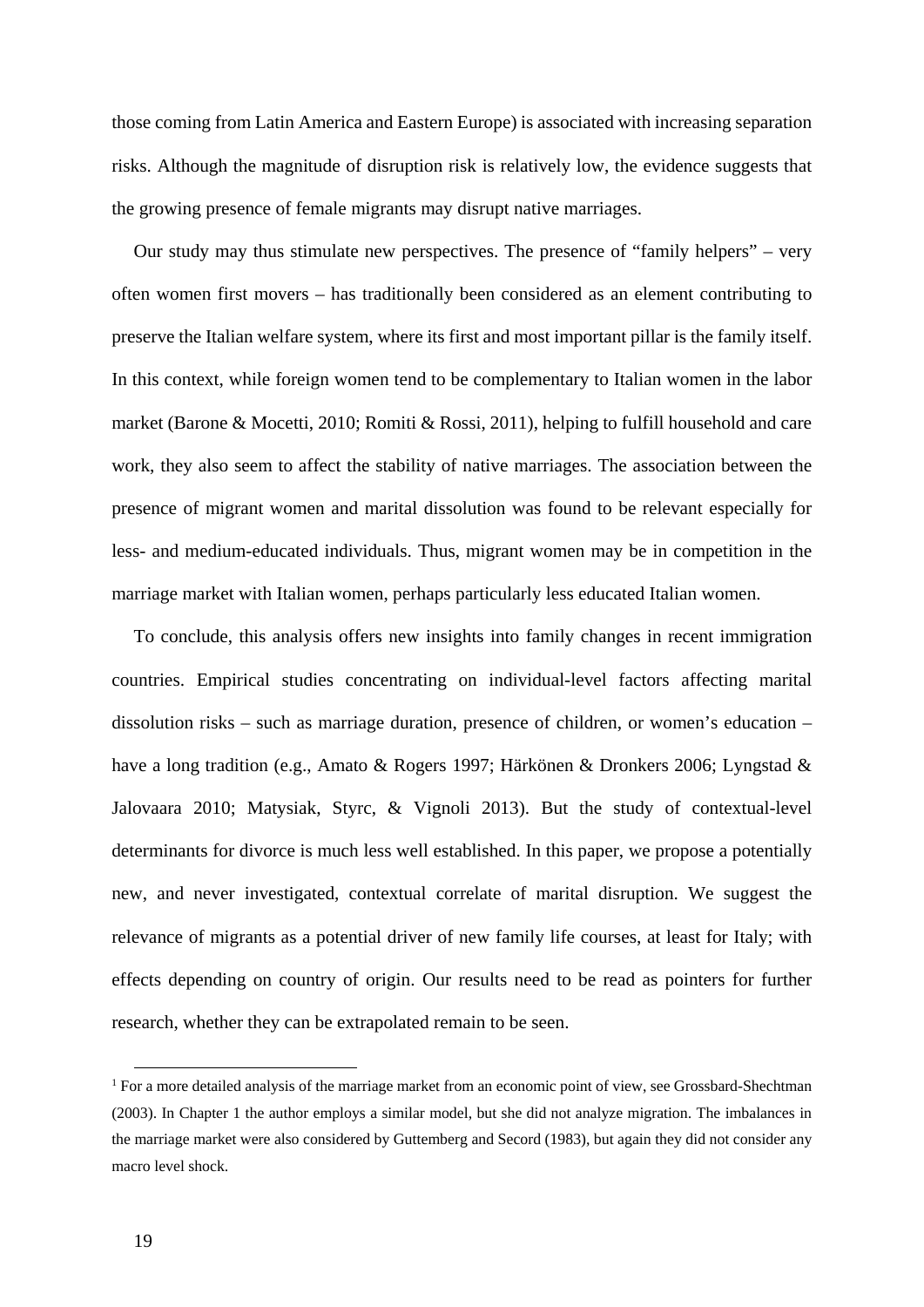<sup>2</sup> We define the reservation cost as the cost that a partner has to put up with to enter into a marriage. The remuneration has to be higher than the cost. This definition is inspired by the reservation wage, or the money that a worker has to receive to accept to enter into the labor market.

<u> 1989 - Andrea Station Andrea Station (1989), actor a component de la component de la component de la componen</u>

3 Notably, there are remarkable levels of educational assortative mating between spouses in Italy – in 2008 almost 70% of Italian spouses had the same level of education (Vignoli *et al*., 2011) – justifying a segmentation of the Italian marriage market by levels of education.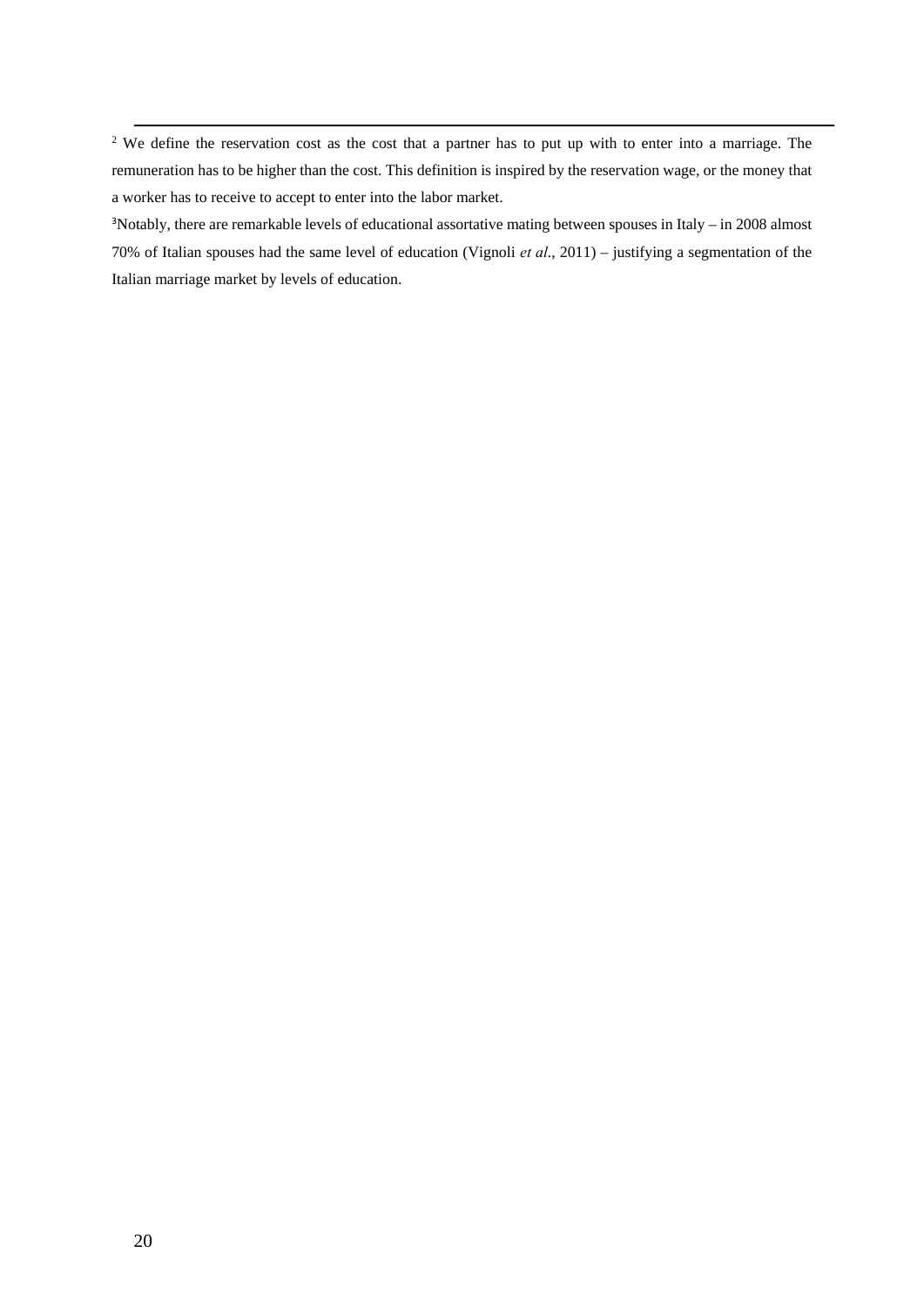#### **References**

- Amato, P. R., & Rogers, S. J. (1997). A longitudinal study of marital problems and subsequent divorce. *Journal of Marriage and the Family*, 59, 612–624.
- Barone, G.,& Mocetti, S. (2010). *With a little help from abroad: the effect of low-skilled immigration on the female labor supply*. Banca D'Italia Working Papers.
- Billari F., Ongaro F. (1999): Lasciare la famiglia d'origine: quando e perché?, in P. De Sandre, A. Pinnelli and A. Santini (eds.)., Nuzialità e fecondità in trasformazione: percorsi e fattori del cambiamento (pages 327-346), il Mulino, Bologna
- Carling, J. (2005). *Gender dimensions of international migration*. International Peace Research Institute. Oslo: PRIO.
- Castro Martín, T., & Juárez, F. (1995). The impact of women's education on fertility in Latin America: Searching for explanations. *International Family Planning Perspective*, 21, 52– 57.
- Cleves, M., Gould, W., Gutierrez, R., & Marchenko, Y. (1998). An introduction to survival analysis using Stata, 2nd edition, College Station, TX: Stata Press.
- Cooke, T. J. (2008). Migration in a Family Way. *Population, Space and Place.* 14, 255-265.
- Cortes, P., Tessada, J. (2011). "Low-Skilled Immigration and the Labor Supply of Highly Skilled Women," *American Economic Journal: Applied Economics*, American Economic Association, 3, 88-123
- Dalla Zuanna, G., & Weber, G. (2011). *Cose da non credere. Il senso comune alla prova dei numeri.* Saggi Tascabili, Laterza.
- De Rose, A. (1992). Socio-Economic Factors and Family Size as Determinants of Marital Dissolution in Italy. *European Sociological Review*, 8, 71–91.
- Del Boca, D., & Venturini, A., (2014). *Migration in Italy is backing the old age Welfare.* IZA 8328.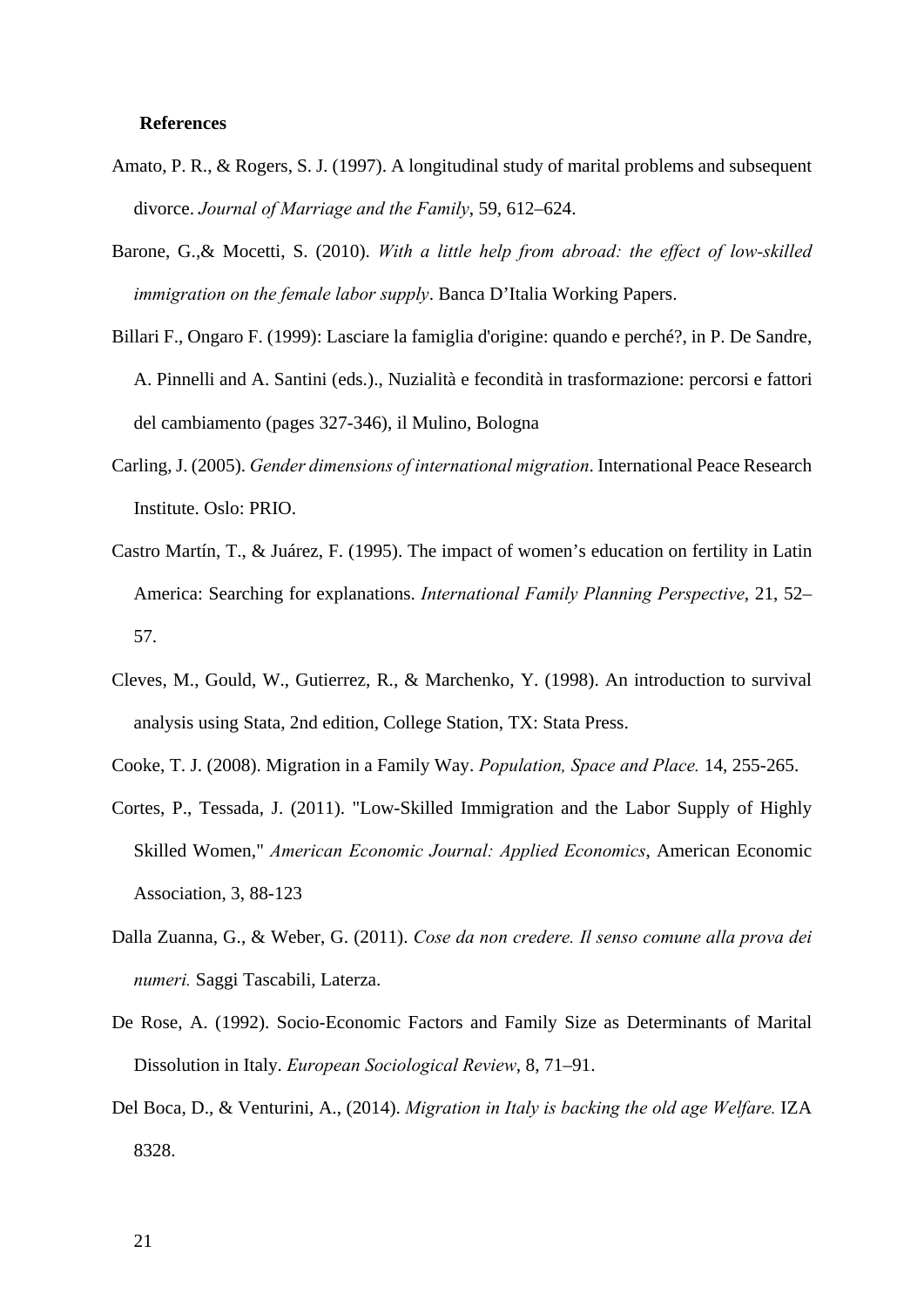- Di Bartolomeo, A.,Marchetti, S. (2013). *Feminization of migration to Italy: Migrants women as working women*. WP Migration Policy Centre Working Paper
- Dustman, C., Frattinin, T.,& Preston I. (2013). The Effect of Immigration along the Distribution of Wages. *Review of Economic Studies*, 80(1), pp. 145-173.
- Farre' L., Gonzalez L., Ortega F., 2011, Immigration, Family Responsabilities and the Labor Supply of Skilled Native Women, B.E. Journal of Economic Analysis and Policy: Contributions, 11(1), 34
- Ferrera, M. & Rhodes, M. (2000). Recasting European welfare states, London: Frank Cass Publishers.
- Forbes Martin S. (2004). *Women and Migration*. New York: United Nations Working Paper CM/MMW/2003/WP.1
- Gavosto, A., Venturini, A., & Villosio, C. (1999). Do Immigrants Compete with Natives? *Labour,* 3(13): 603-622.
- Grossbard-Shechtman, S. (2003). Marriage and Economy. Theory and Evidence from Advanced Industrial Societies. Cambridge, UK: Cambridge University Press.
- Guttemberg, M., & Secord, P. (1983). *Too Many Women? The Sex Ratio Question.* Beverly Hills: Sage Publications.
- Härkönen, J. & Dronkers, J. (2006). Stability and change in the educational gradient of divorce. A comparison of 17 countries. *European Sociological Review*, 22, 501–517.
- Hoem, J.M., Prskawetz, A. & Neyer, G. (2001). Autonomy or conservative adjustment? The effect of public policies and educational attainment on third births in Austria 1975-96. *Population Studies,* 55, 249–261.

Istat (2012). www.istat.it

King, R., Thomson, M., Fielding, T., & Warnes T. (2004). *Gender, Age and Generations*. University of Sussex. SCMR-Sussex Centre for Migration and Population Studies.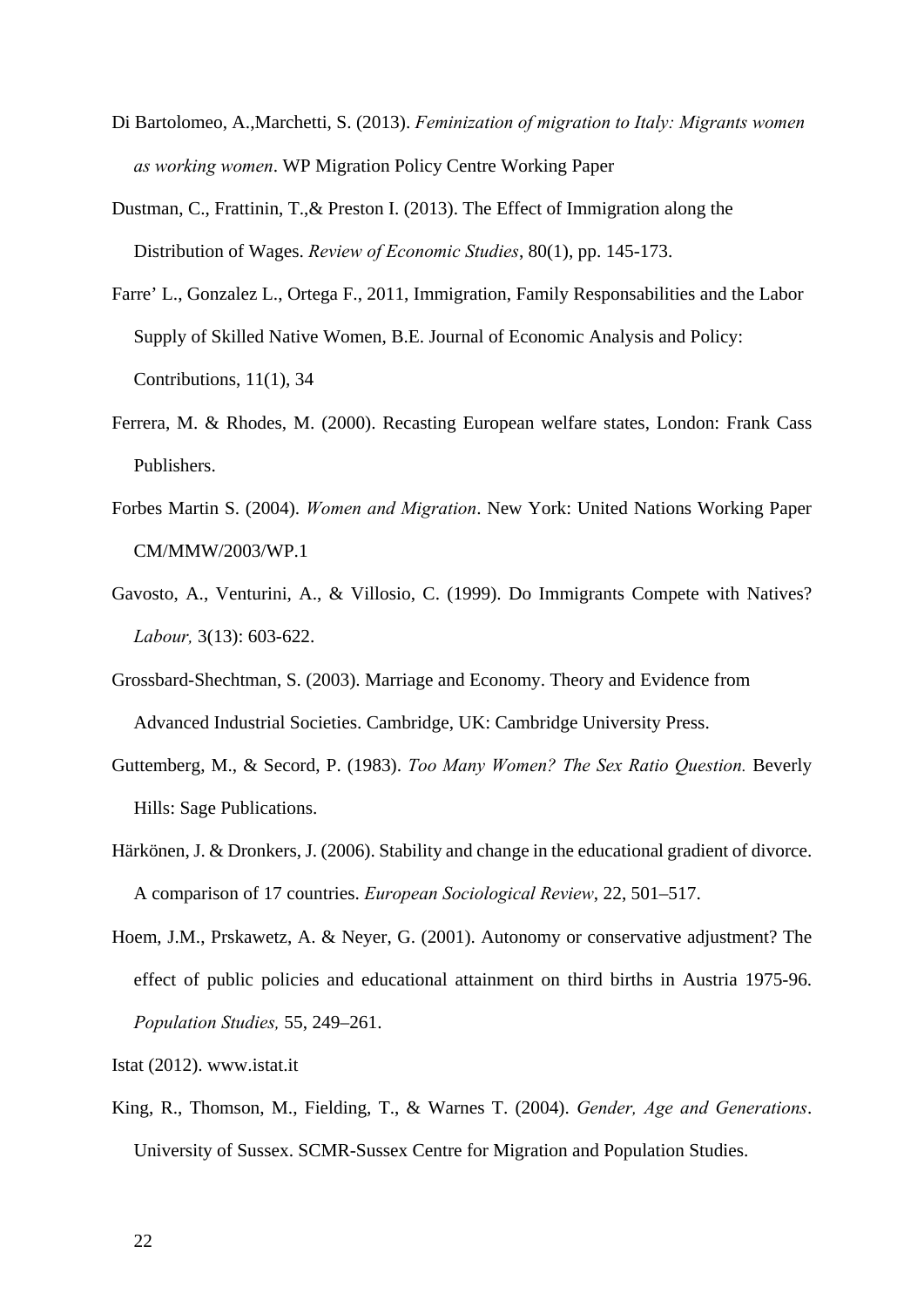- Kofman, E. (2011). Gendered migrations and care: diversifying its sites and circuits in Caponio T., Giordano F., Manetti B., Ricaldone L., (eds). *World Wide Women*, Turin: Cirsde.
- Lyngstad, T.,&J alovaara, M. (2010). A review of the antecedents of union dissolution. *Demographic Research*, 23, 257 – 292.
- Matysiak, A., Styrc, M., & Vignoli, D. (2013). The educational gradient in marital disruption: A meta-analysis of European research findings. *Population Studies*, on-line first.
- Ottaviano, G. M., & Peri, G., (2012), Rethinking the Effects of Immigration on Wages, *Journal of the European economic association*. 10, 152-197.
- Reynaud, C., & Conti, C. (2011). Mobilità della popolazione, immigrazione e presenza straniera. In Salvini S. & De Rose A. [editors] *Rapporto sulla popolazione. L'Italia a 150 anni dall'Unità*, Bologna: il Mulino, 57-78.
- Romiti, A., & Rossi, M. (2011). *Should we retire earlier in order to look after our parents? The role of immigrants*. WP of the Centre for Research on Pensions and Welfare Policies.
- Salih, R. (2011). The Relevance of Gender in/and Migration, CARIM research on Gender and Migration 2011/06, San Domenico di Fiesole: Robert Schuman Centre for Advanced Studies, European University Institute.
- Salvini, S., & Vignoli, D. (2011). Things change: Women's and men's marital disruption dynamics in Italy during a time of social transformations, 1970–2003. *Demographic Research*, 24, 145–174.
- Serret, J., & Vitali, A. (2015). Understanding intermarriage from the native's perspective: Spain and Italy compared. Paper presented at the Population Days, 2015-02-4/6, Palermo
- Venturini, A., & Villosio, C. (2006), Labour market effects of immigration into Italy: an empirical analysis, *International Labour Review*, 145, 91-118.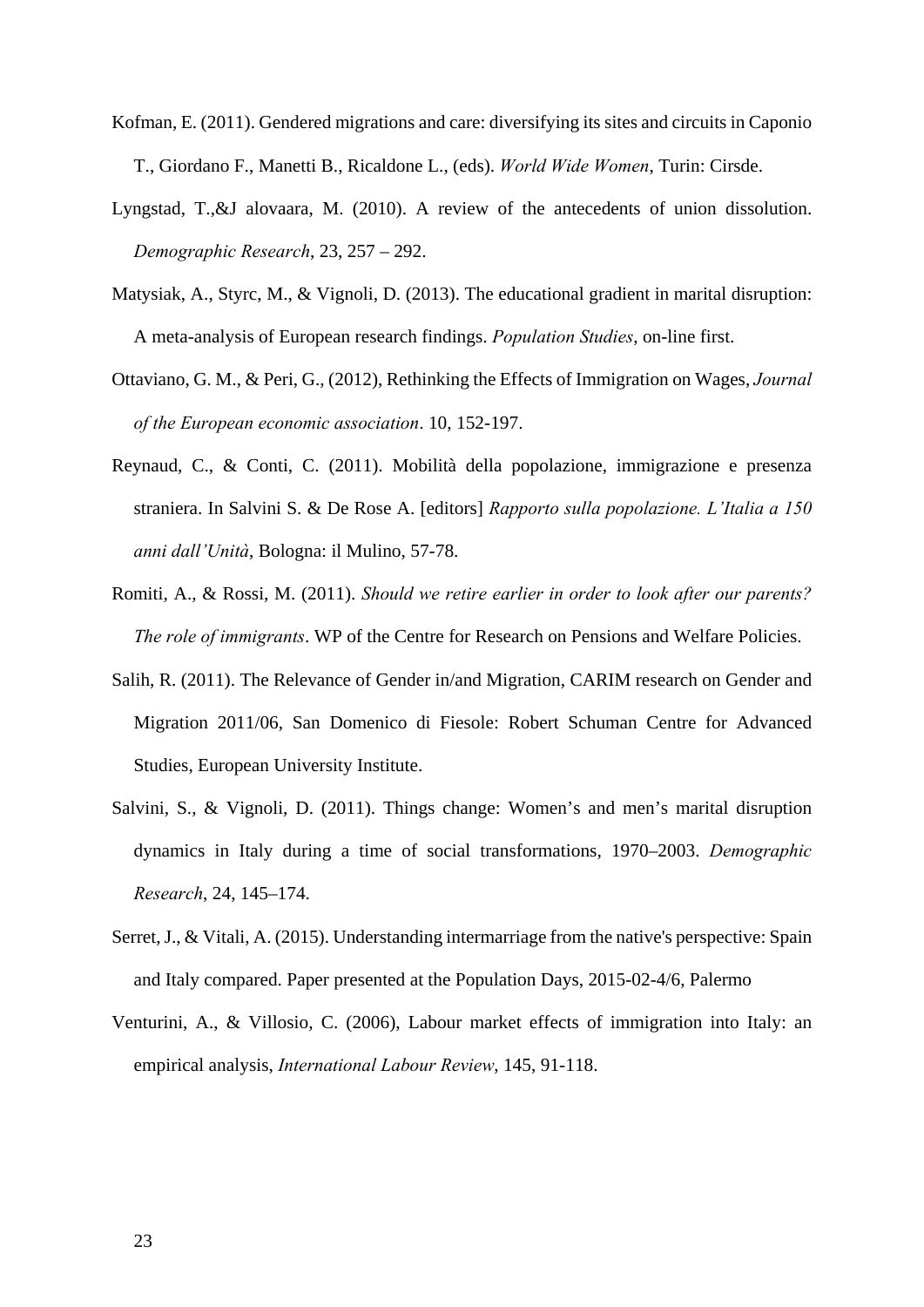- Vignoli, D., & Ferro, I. (2009). Rising marital disruption in Italy and its correlates, *Demographic Research,* 20(4): 11-36.
- Vignoli, D., Gabrielli, G.,& Gualtieri. G. (2011). "Formazione e scioglimento delle unioni," in *Rapporto sulla popolazione. L'Italia a 150 anni dall'Unità*, edited by S. Salvini, and A. De Rose. Bologna: Il Mulino.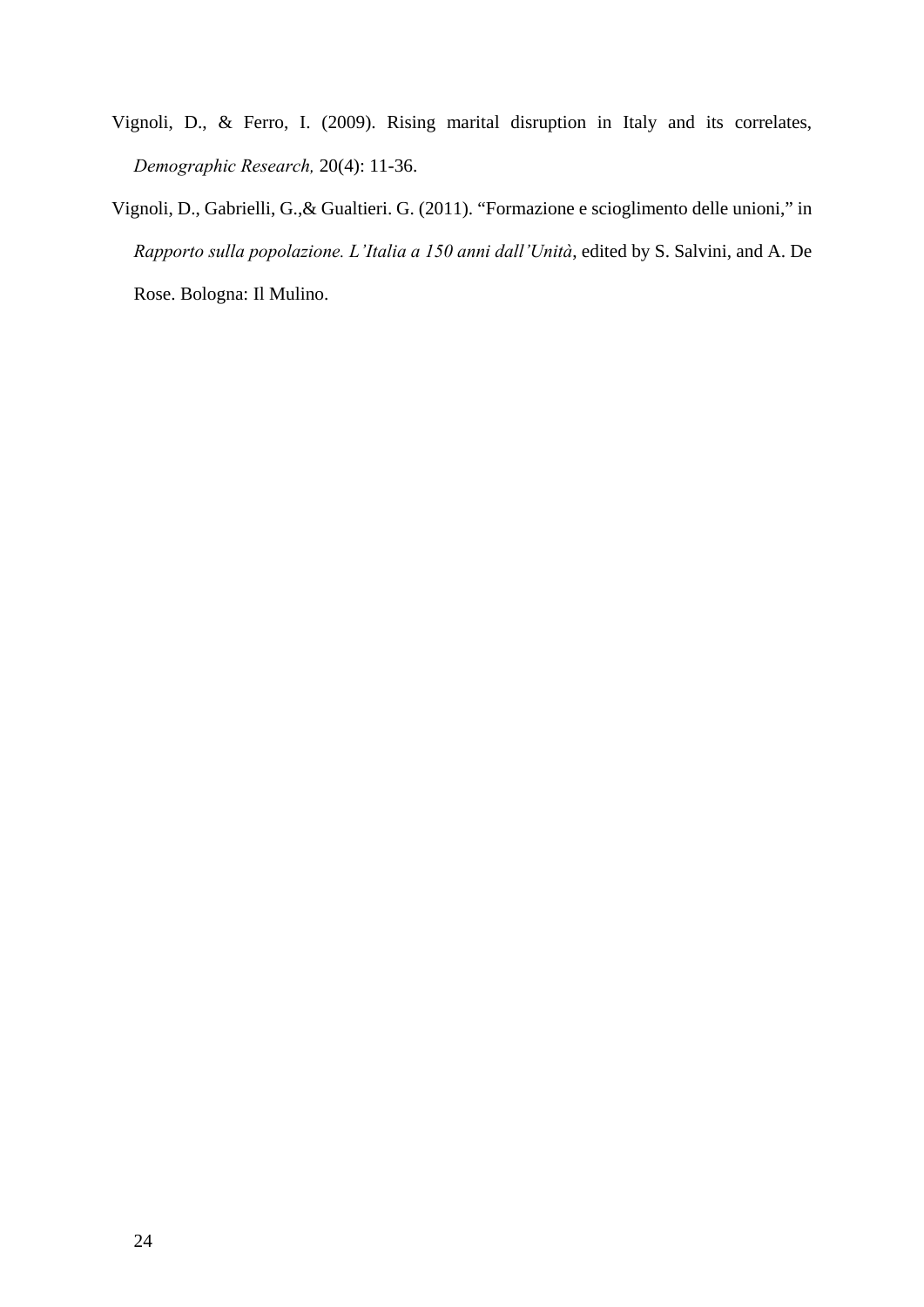### **Appendix**

*Table 1A. Marginal Effects (AMEs), expressed in percentage points (p.p.), for the individual covariates and the aggregate-level indicators of male migration stemming from registry of* 

| foreign resident population |
|-----------------------------|
|                             |

|                                       | Model 1          | Model 2           | Model 3  |       |
|---------------------------------------|------------------|-------------------|----------|-------|
|                                       | AME<br>$p-$      | AME<br>$p-$       | AME      | $p-$  |
|                                       | (p.p.) value     | value<br>(p.p.)   | (p.p.)   | value |
| <b>Baseline</b> duration              |                  |                   |          |       |
| Years of marriage (linear term)       | 0,006 0,131      | 0,006<br>0,068    | 0,005    | 0,073 |
| Years of marriage (quadratic term)    | 0,000 0,051      | 0,000<br>0,026    | 0,000    | 0,025 |
| Women (ref: Men)                      | $-0,019$ $0,249$ | $-0,014$ 0,242    | $-0,013$ | 0,250 |
| Cohort (ref: 1945-54)                 |                  |                   |          |       |
| 1955-64                               | 0,063 0,017      | 0,043<br>0,005    | 0,043    | 0,006 |
| 1965-74                               | 0,096 0,005      | 0,066<br>0,001    | 0,065    | 0,001 |
| $>=1975$                              | 0,194 0,004      | 0,137<br>0,001    | 0,132    | 0,001 |
| Education (ref: High)                 |                  |                   |          |       |
| Medium                                | $-0,009$ 0,706   | $-0,006$<br>0,707 | $-0,005$ | 0,752 |
| Low                                   | 0,028 0,306      | 0,021<br>0,282    | 0,022    | 0,258 |
| Having child(ren) (ref: No)           | $-0,331$ $0,001$ | $-0,242$<br>0,000 | $-0,240$ | 0,000 |
| Parental education (ref: Medium-high) |                  |                   |          |       |
| Low                                   | 0,002 0,972      | 0,003<br>0,922    | 0,003    | 0,924 |
| Contextual covariates                 |                  |                   |          |       |
| Employment rate                       | 0,003 0,392      | 0.000<br>0,748    | 0,001    | 0,685 |
| Long term unemployment rate           | $-0,001$ 0,766   | $-0,003$<br>0,399 | $-0,002$ | 0,606 |
| <b>Gross Domestic Product</b>         | 0,000 0,475      | 0,000<br>0,070    | 0,000    | 0,433 |
| Male resident foreigners              |                  |                   |          |       |
| Total stock                           | $-0,009$ $0,563$ |                   |          |       |
| From some countries of Latin America  |                  | 0,395<br>0,075    |          |       |
| From some countries of Eastern Europe |                  |                   | 0,297    | 0,103 |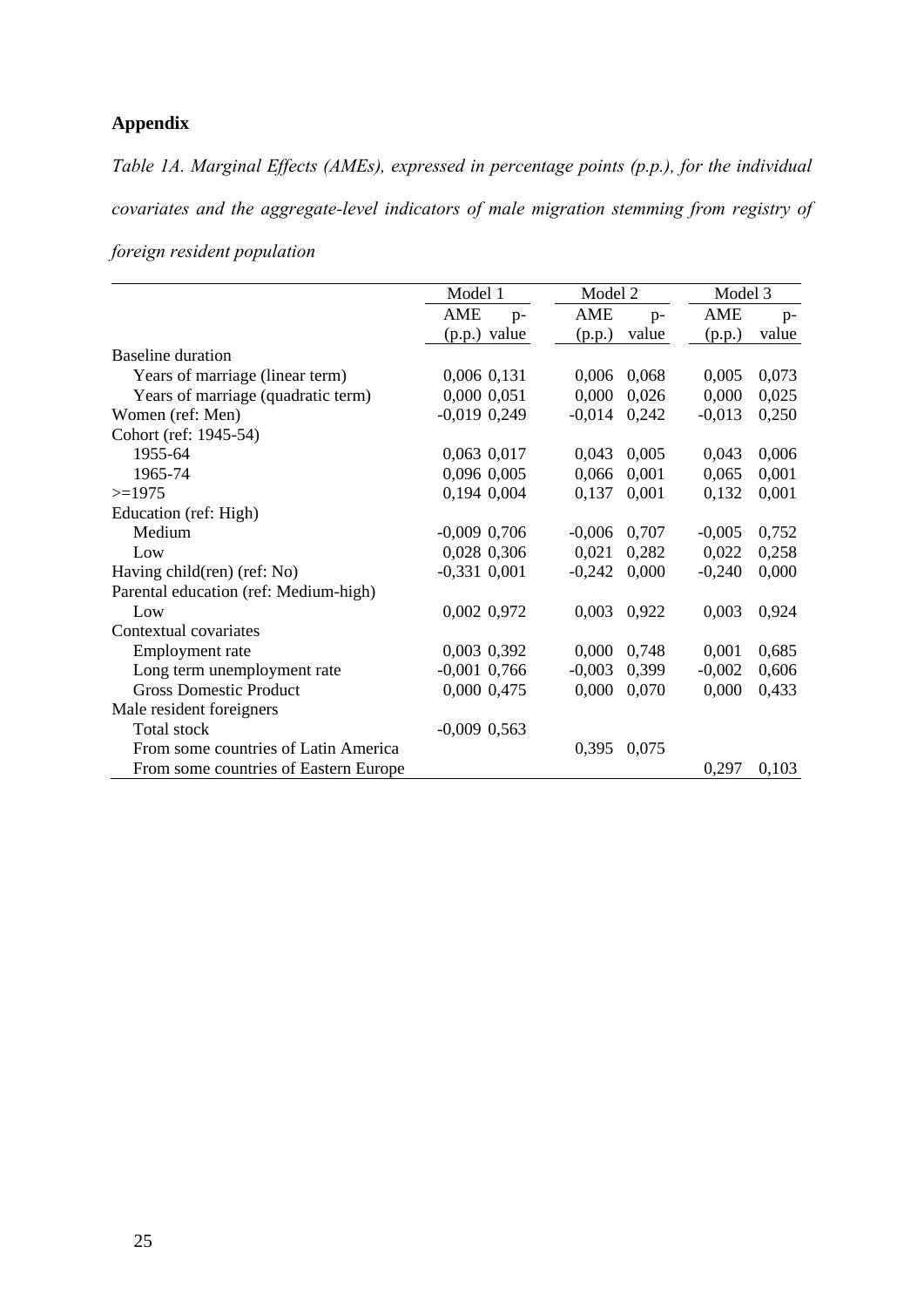### *Table 2A. Marginal Effects (AMEs), expressed in percentage points (p.p.), for the individual covariates, the aggregate-level indicators of female*

|                                           | Total           | Male<br>activity rate |       |          | Female<br>activity rate |          | Total empl.<br>rate |                | Male empl.<br>rate |          | Female     |
|-------------------------------------------|-----------------|-----------------------|-------|----------|-------------------------|----------|---------------------|----------------|--------------------|----------|------------|
|                                           | activity rate   |                       |       |          |                         |          |                     |                |                    |          | empl. rate |
|                                           | AME<br>$p-$     | AME                   | $p-$  | AME      | $p-$                    | AME      | $p-$                | AME            | $p-$               | AME      | $p-$       |
|                                           | value<br>(p.p.) | (p.p.)                | value | (p.p.)   | value                   | (p.p.)   | value               | (p.p.)         | value              | (p.p.)   | value      |
| Baseline duration                         | 0,006 0,229     | 0,006                 | 0,134 | 0,006    | 0,233                   | 0,006    | 0,193               | 0,006          | 0,158              | 0,006    | 0,196      |
| Years of marriage (linear term)           | 0,000 0,082     | 0,000                 | 0,047 | 0,000    | 0,083                   | 0,000    | 0,068               | 0,000          | 0,057              | 0,000    | 0,069      |
| Years of marriage (quadratic term)        | $-0,019,0,243$  | $-0,014$              | 0,249 | $-0,020$ | 0,242                   | $-0,017$ | 0,244               | $-0,015$       | 0,246              | $-0,019$ | 0,244      |
| Women (ref: Men)                          |                 |                       |       |          |                         |          |                     |                |                    |          |            |
| Cohort (ref: 1945-54)                     | $0,062$ $0,025$ | 0,047                 | 0,011 | 0,069    | 0,025                   | 0,057    | 0,019               | 0,051          | 0,015              | 0,063    | 0,020      |
| 1955-64                                   | 0,094 0,008     | 0,070                 | 0,003 | 0,103    | 0,008                   | 0,086    | 0,006               | 0,076          | 0,004              | 0,094    | 0,006      |
| 1965-74                                   | 0,188 0,006     | 0,139                 | 0,002 | 0,208    | 0,005                   | 0,173    | 0,004               | 0,153          | 0,003              | 0,189    | 0,004      |
| $>=1975$                                  |                 |                       |       |          |                         |          |                     |                |                    |          |            |
| Education (ref: High)                     | $-0,008$ 0,722  | $-0,005$              | 0,747 | $-0,009$ | 0.715                   | $-0,007$ | 0,718               | $-0,006$ 0,732 |                    | $-0,008$ | 0,710      |
| Medium                                    | 0,028 0,308     | 0,022                 | 0,297 | 0,031    | 0,303                   | 0,026    | 0.304               | 0,024          | 0.303              | 0,029    | 0,303      |
| Low                                       | $-0,324,0,002$  | $-0,254$              | 0,001 | $-0,351$ | 0,002                   | $-0,302$ | 0,001               | $-0,274$       | 0,001              | $-0,324$ | 0,001      |
| Having child(ren) (ref: No)               |                 |                       |       |          |                         |          |                     |                |                    |          |            |
| Parental education (ref: Medium-high)     | 0,002 0,971     | 0,002                 | 0.974 | 0,003    | 0,962                   | 0,002    | 0,974               | 0,002          | 0,979              | 0,002    | 0,965      |
| Low                                       | 0,003 0,102     | 0,000                 | 0,494 | 0,003    | 0,067                   | 0,002    | 0,110               | 0,001          | 0,244              | 0,002    | 0,072      |
| Contextual covariate                      | $-0,002$ 0,233  | 0,009                 | 0.904 | $-0,009$ | 0,163                   | 0,000    | 0,275               | 0,006          | 0.600              | $-0,005$ | 0,192      |
| Total stock of female resident foreigners | 0,006 0,229     | 0,006                 | 0,134 | 0,006    | 0,233                   | 0,006    | 0,193               | 0,006          | 0,158              | 0,006    | 0,196      |

*migration stemming from registry of foreign resident population, and different contextual-level economic indicators*